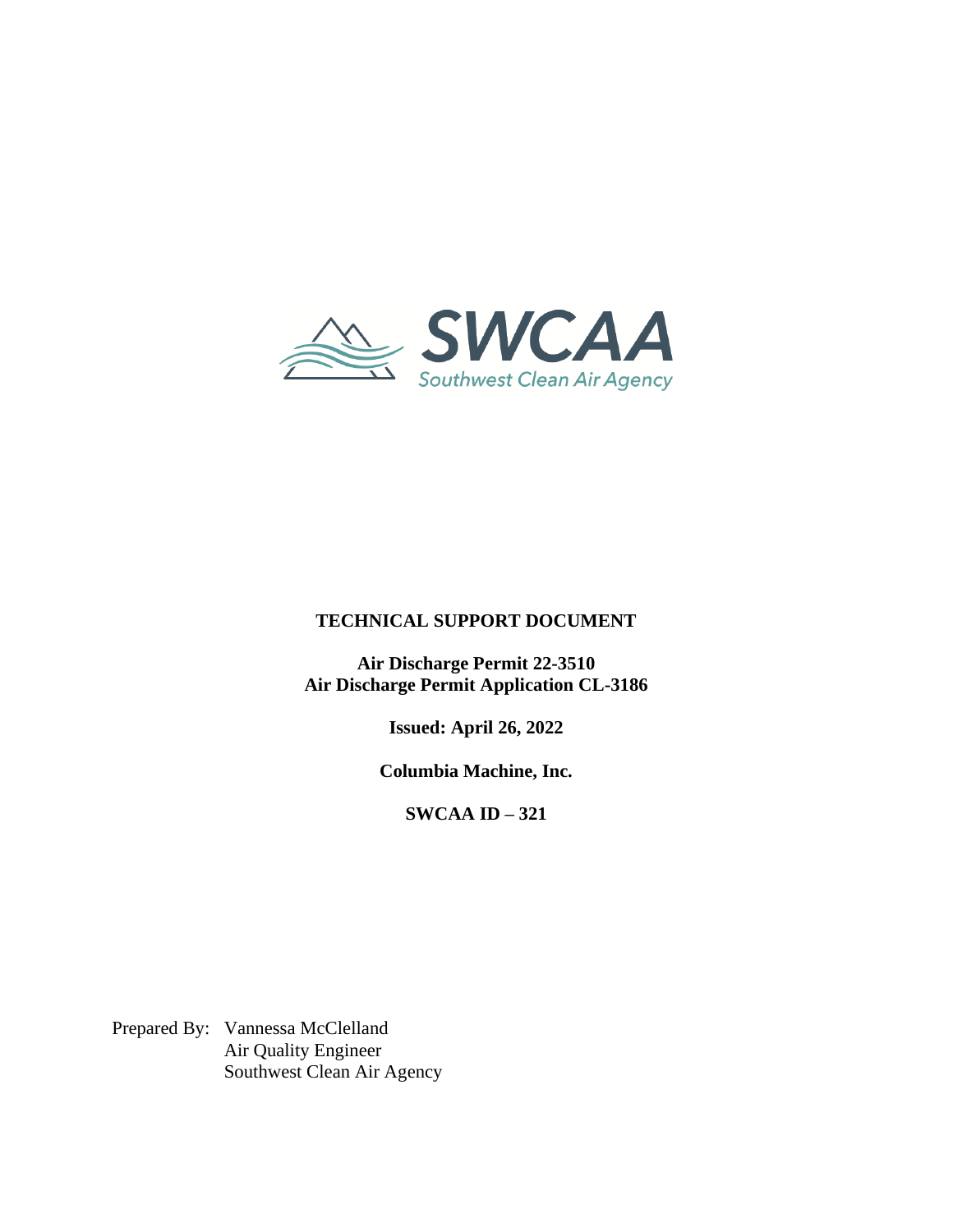# **TABLE OF CONTENTS**

| 11. START-UP AND SHUTDOWN/ALTERNATIVE OPERATING |  |
|-------------------------------------------------|--|
|                                                 |  |
|                                                 |  |
|                                                 |  |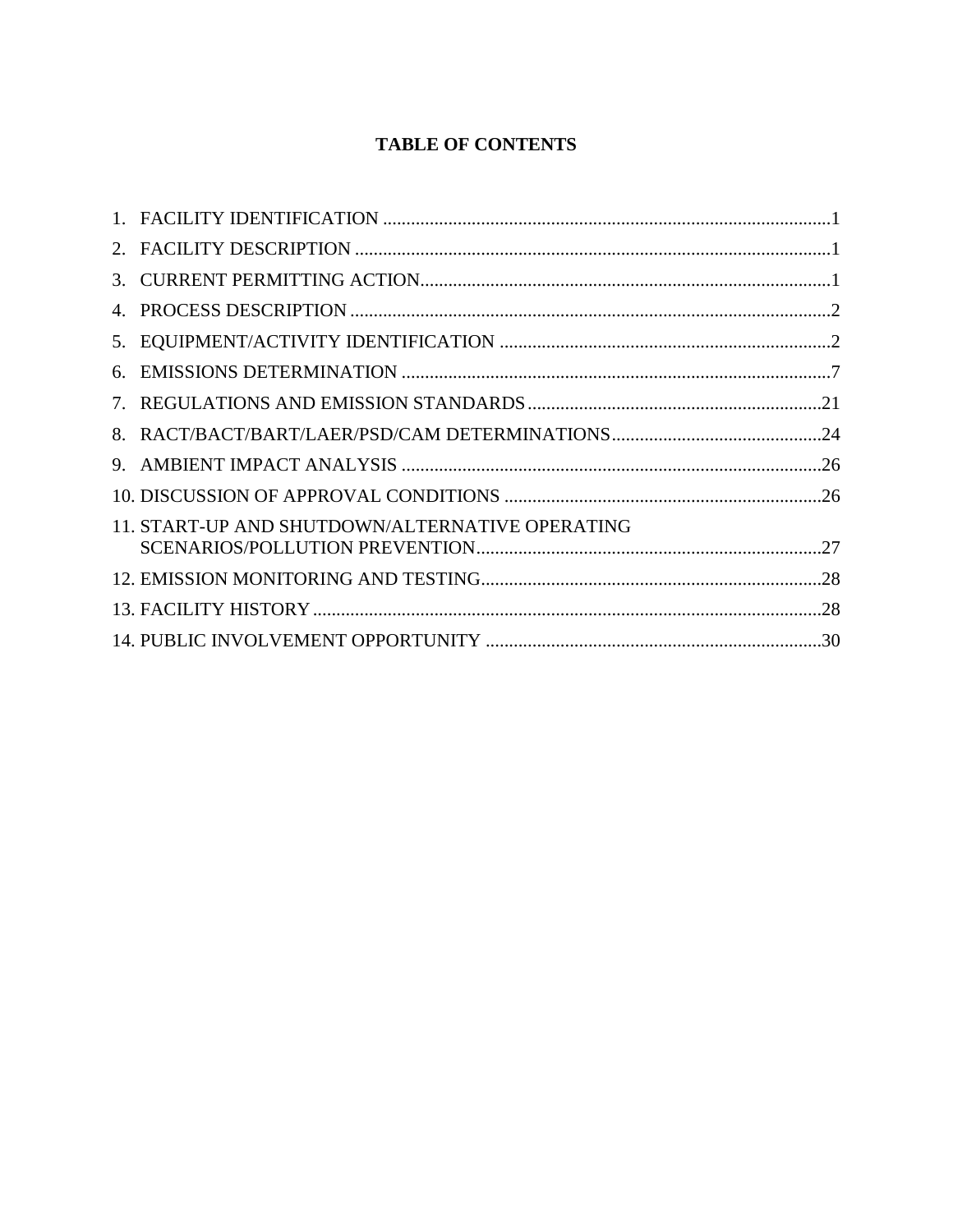# **ABBREVIATIONS**

# *List of Acronyms*

| ADPAir Discharge Permit                                           | NOV Notice of Violation/                        |
|-------------------------------------------------------------------|-------------------------------------------------|
| AP-42 Compilation of Emission Factors,                            | NSPSNew Source Performance                      |
| AP-42, 5th Edition, Volume 1,                                     | Standard                                        |
| <b>Stationary Point and Area</b>                                  | PSD Prevention of Significant                   |
| Sources $-$ published by EPA                                      | Deterioration                                   |
| ASILAcceptable Source Impact Level                                | RACTReasonably Available Control                |
| BACTBest available control technology                             | Technology                                      |
| <b>BART</b> Best Available Retrofit                               | RCW Revised Code of Washington                  |
| Technology                                                        | SCCSource Classification Code                   |
| CAM Compliance Assurance                                          | SDS Safety Data Sheet                           |
| Monitoring                                                        | <b>SQER</b> Small Quantity Emission Rate        |
| CAS#Chemical Abstracts Service                                    | listed in WAC 173-460                           |
| registry number                                                   | Standard Standard conditions at a               |
| CFRCode of Federal Regulations                                    | temperature of $68^{\circ}F(20^{\circ}C)$ and a |
| EPA U.S. Environmental Protection                                 | pressure of $29.92$ in Hg $(760$ mm             |
| Agency                                                            | Hg)                                             |
| EU Emission Unit                                                  | <b>SWCAA</b> Southwest Clean Air Agency         |
| LAERLowest achievable emission rate                               | T-BACTBest Available Control                    |
| MACTMaximum Achievable Control                                    | Technology for toxic air                        |
| Technologies                                                      | pollutants                                      |
| mfrManufacturer                                                   | WAC Washington Administrative Code              |
| NESHAPNational Emission Standards for<br>Hazardous Air Pollutants |                                                 |

## *List of Units and Measures*

| $\mu$ g/m <sup>3</sup> Micrograms per cubic meter | kWKilowatt |                                     |
|---------------------------------------------------|------------|-------------------------------------|
| $\mu$ m Micrometer (10 <sup>-6</sup> meter)       |            | MMBtuMillion British thermal unit   |
|                                                   |            | MMcf Million cubic feet             |
| bhpBrake horsepower                               |            |                                     |
| dscfmDry Standard cubic foot per                  |            |                                     |
| minute                                            |            | ppmvd  Parts per million by volume, |
| g/dscmGrams per dry Standard cubic                |            | dry                                 |
| meter                                             |            |                                     |
| gpm Gallon per minute                             |            | psigPounds per square inch, gauge   |
| gr/dscf Grain per dry standard cubic              |            | rpmRevolution per minute            |
| foot                                              |            | scfmStandard cubic foot per minute  |
| hpHorsepower                                      |            | tph Ton per hour                    |
| hp-hrHorsepower-hour                              |            |                                     |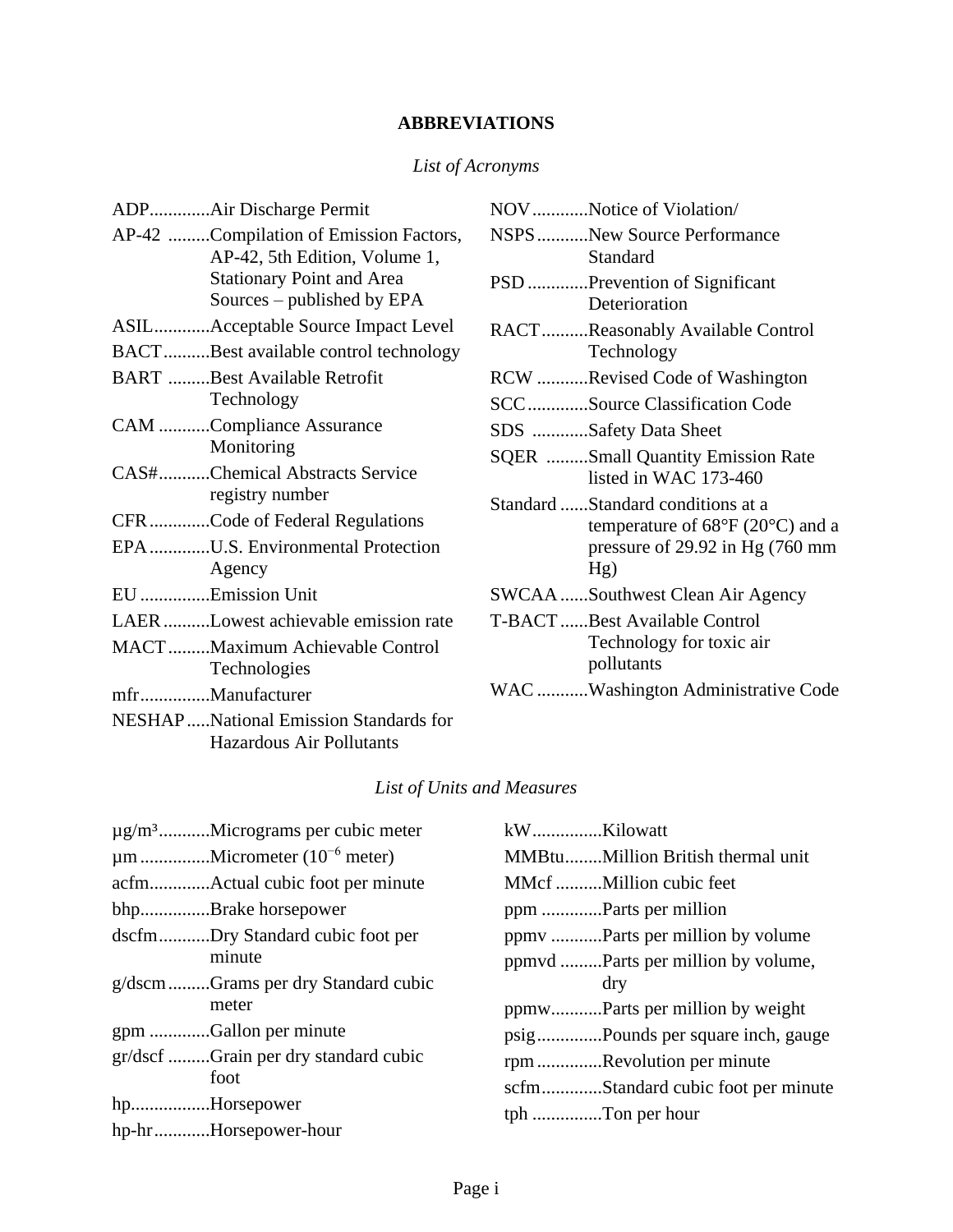| $C_3H_8$ Propane                                        | $O_3$ Ozone                                               |
|---------------------------------------------------------|-----------------------------------------------------------|
| CH <sub>4</sub> Methane                                 | PMParticulate Matter with an                              |
| COCarbon monoxide                                       | aerodynamic diameter 100 µm<br>or less                    |
| $CO_2$ Carbon dioxide                                   |                                                           |
| $CO2e$ Carbon dioxide equivalent                        | diameter $10 \mu m$ or less                               |
| $H_2S$ Hydrogen sulfide                                 |                                                           |
| HAPHazardous air pollutant listed                       | diameter $2.5 \mu m$ or less                              |
| pursuant to Section 112 of the<br>Federal Clean Air Act | $SO_2$ Sulfur dioxide                                     |
| HClHydrochloric acid                                    |                                                           |
| HgMercury                                               | TAPToxic air pollutant pursuant to<br>Chapter 173-460 WAC |
| N <sub>2</sub> O Nitrous oxide                          | TGOCTotal Gaseous Organic Carbon                          |
| NH <sub>3</sub> Ammonia                                 |                                                           |
| $NO2$ Nitrogen dioxide                                  | TOCTotal Organic Carbon                                   |
| $NOx$ Nitrogen oxides                                   | TSPTotal Suspended Particulate                            |
| $O_2$ Oxygen                                            | VOC Volatile organic compound                             |

## *List of Chemical Symbols, Formulas, and Pollutants*

Terms not otherwise defined have the meaning assigned to them in the referenced regulations or the dictionary definition, as appropriate.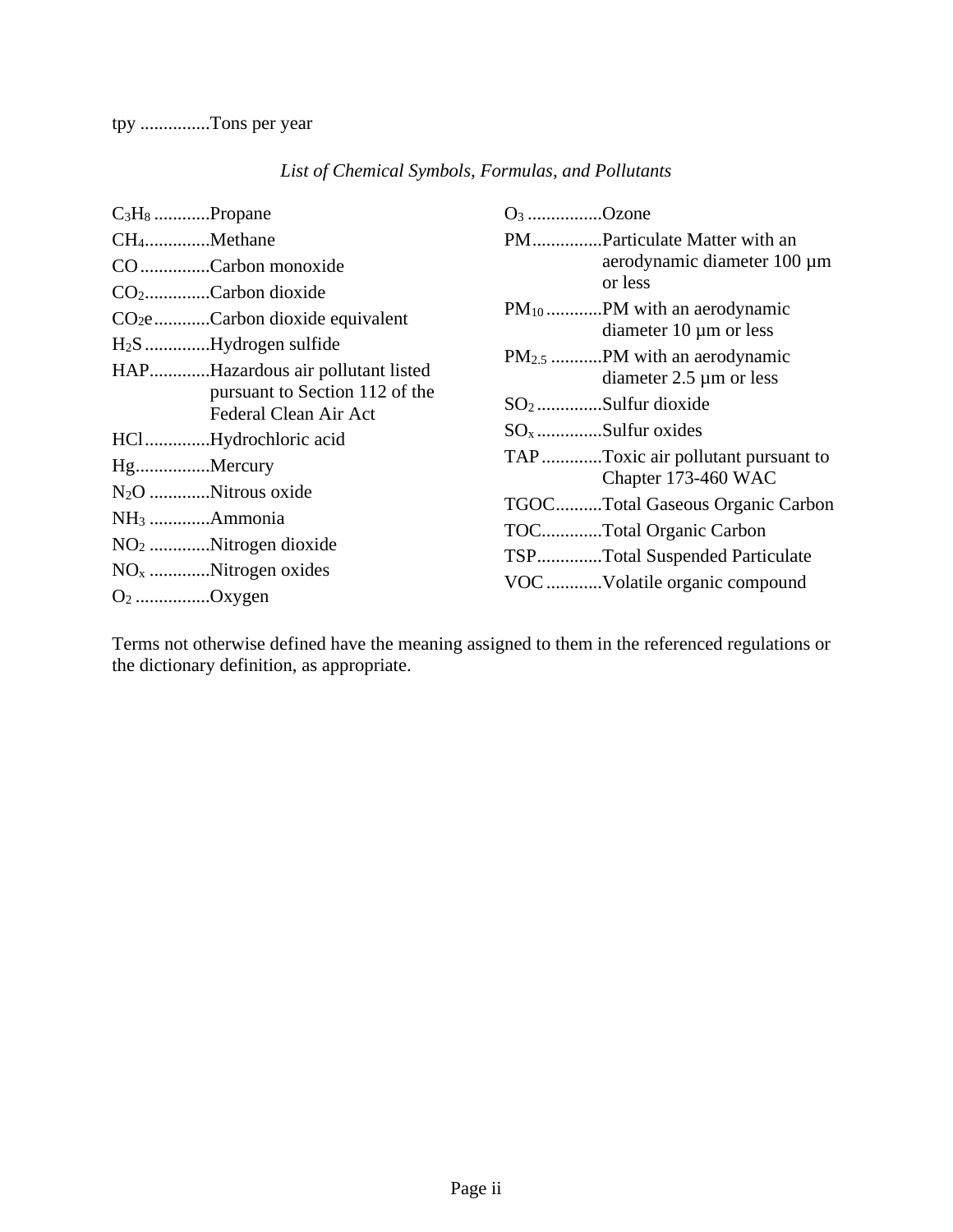#### **1. FACILITY IDENTIFICATION**

| <b>Applicant Name:</b><br><b>Applicant Address:</b> | Columbia Machine, Inc.<br>107 Grand Boulevard, Vancouver, WA 98661                                                              |
|-----------------------------------------------------|---------------------------------------------------------------------------------------------------------------------------------|
| <b>Facility Name:</b><br><b>Facility Address:</b>   | Columbia Machine, Inc.<br>107 Grand Boulevard, Vancouver, WA 98661                                                              |
| <b>SWCAA</b> Identification:                        | 321                                                                                                                             |
| <b>Contact Person:</b>                              | Kevin Litterell                                                                                                                 |
| <b>Primary Process:</b><br><b>SIC/NAICS Code:</b>   | <b>Fabricated Metal Products</b><br>3499: Fabricated Metal Products<br>332999: All Other Miscellaneous Fabricated Metal Product |
|                                                     | Manufacturing                                                                                                                   |

#### **2. FACILITY DESCRIPTION**

Columbia Machine, Inc. (Columbia Machine) manufactures capital equipment for the concrete products industry. Columbia Machine also manufactures conveyor equipment for a variety of customers. The facility fabricates all of the steel components, with the exception of cast metal, which includes cutting, machining, bending, welding, heat treating, sandblasting, and painting.

## **3. CURRENT PERMITTING ACTION**

This permitting action is in response to Air Discharge Permit (ADP) application number CL-3186 dated March 22, 2023. Columbia Machine submitted ADP application CL-3186 requesting the following:

- Water plasma cutting table with mist collector and cartridge filter control for particulate matter (PM). The new unit will replace the K2500, which was vented internally and was not designated an emission unit.
- No change in coatings or paint throughput is proposed.
- This permitting action only addresses the approval of the new plasma cutting table and does not include conditions and requirements for the remainder of the facility. This ADP does not supersede the previous ADP. This Technical Support Document (TSD) does cover the entire facility.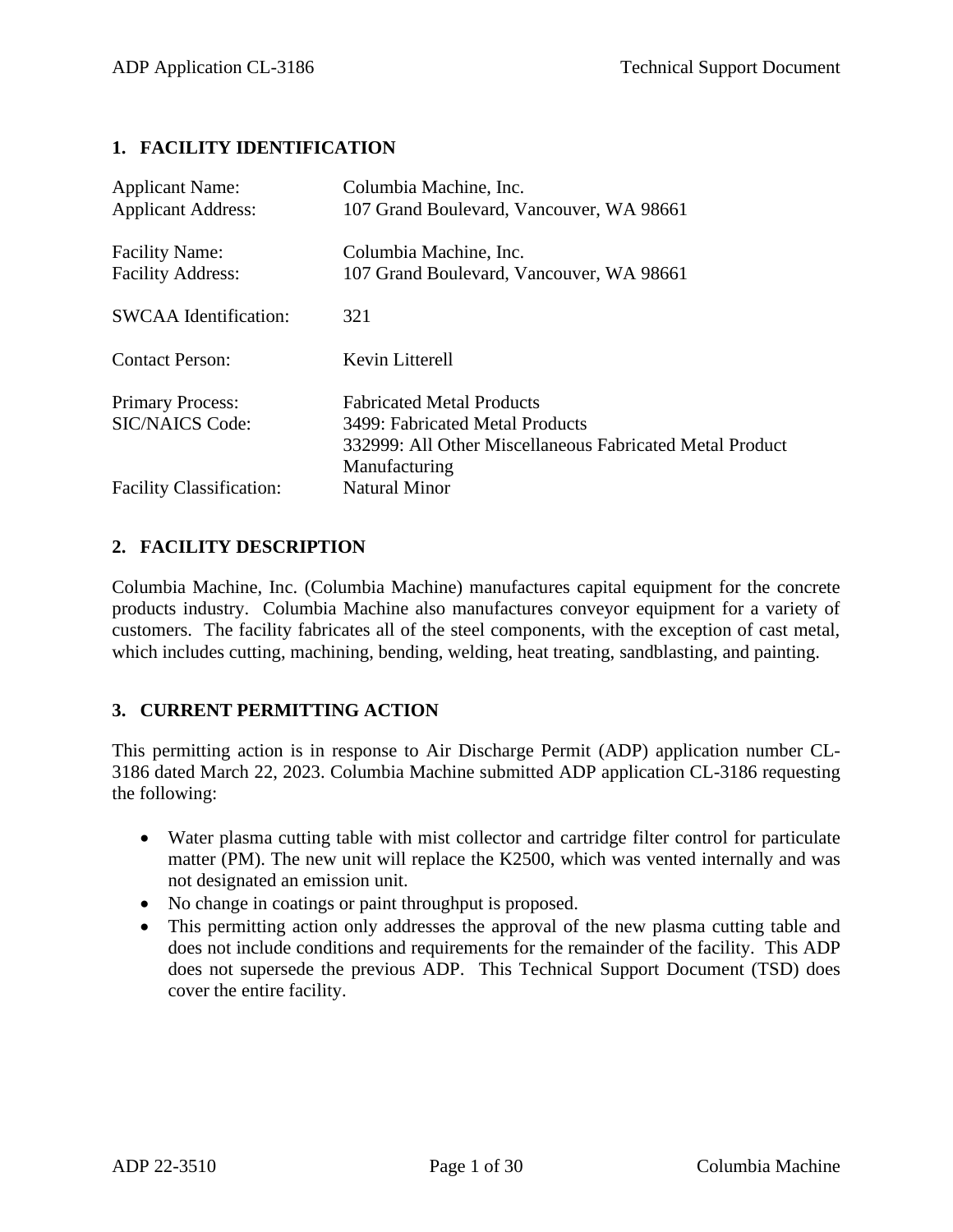## **4. PROCESS DESCRIPTION**

Steel is cut, shaped, and welded in the Steel Service Center. Forty percent of welding will be performed in the Steel Service Center, Building #3; 40% of welding is performed in Mold Fab, Building #3; 10% of welding is performed in Fab, Building #1, and 10% of welding is performed in Fab, Building #2. Some grinding is performed on welded pieces. The two plasma cutting machines and two lasers are in the Steel Service Center.

Metal pieces, some welded, are transported to the Machine Shop where all of the machining is performed. The parts are drilled and cut in the Machine Shop. Most of the grinding is performed here as well.

Some parts are transported to the heat treat oven for hardening.

The parts are then sandblasted with steel shot in the Sandblasting Building, Building #4. Emissions from sandblasting are controlled by the Wheelabrator dust collector.

After sandblasting, they are moved to the staging area, where they are hung by color tag. They are then sent to one of the paint booths for direct to metal paint process.

## **5. EQUIPMENT/ACTIVITY IDENTIFICATION**

- 5.a. Paint Booth (Warehouse Booth). Bleeker Brothers model number SPF 121012 paint booth that has dimensions of approximately 12' x 12' x 9'10". It is exhausted at an airflow of 18,135 acfm. HVLP guns are used. The booth houses Columbus Industries, Inc. high-capacity paint collectors, 20" x 20". This booth is utilized for small orders.
- 5.b. Paint Booth (Main/Finish Booth). Bleeker Brothers standard drive-thru paint booth model #T-DT-64, serial # P89-8972. Approximately 63' long x 16' wide x 16' high. It is exhausted at an airflow of 26,680 acfm through a 42-inch diameter fan with a 10-hp drive. It has two layers of filters. The primary filtration is  $117 \text{ ft}^2$  of RP 3000 series media and the secondary filtration is RP 3300 series media. This booth is used to apply finish paint on major items.

The booth has a natural gas heater with a burner rating of 2.2 MMBtu/hr.

The booth exhausts through a stack 87" above the building roof and has an approximate diameter of 12".

5.c. Paint Booth (Primer Booth). A Global Finishing Solutions model SDG-1818-PDT-36, serial  $\#$  69008 side draft, paint booth that has dimensions of 36'4" x 18'4" x 21'8". It is exhausted through a filter bank containing 68 Columbus Industries high capacity minimesh filters 20" x 20" x 2" thick, providing 189 ft<sup>2</sup> filtration area. The filters have up to a 99.0% efficiency for air dry enamel. The exhaust flow is 33,170 acfm. There are two fans, JBI model 8049-FJ35 units with 3 hp drives and a speed of 1,740 rpm. The facility uses Graco G-40 air assisted airless spray guns with an 80% transfer efficiency.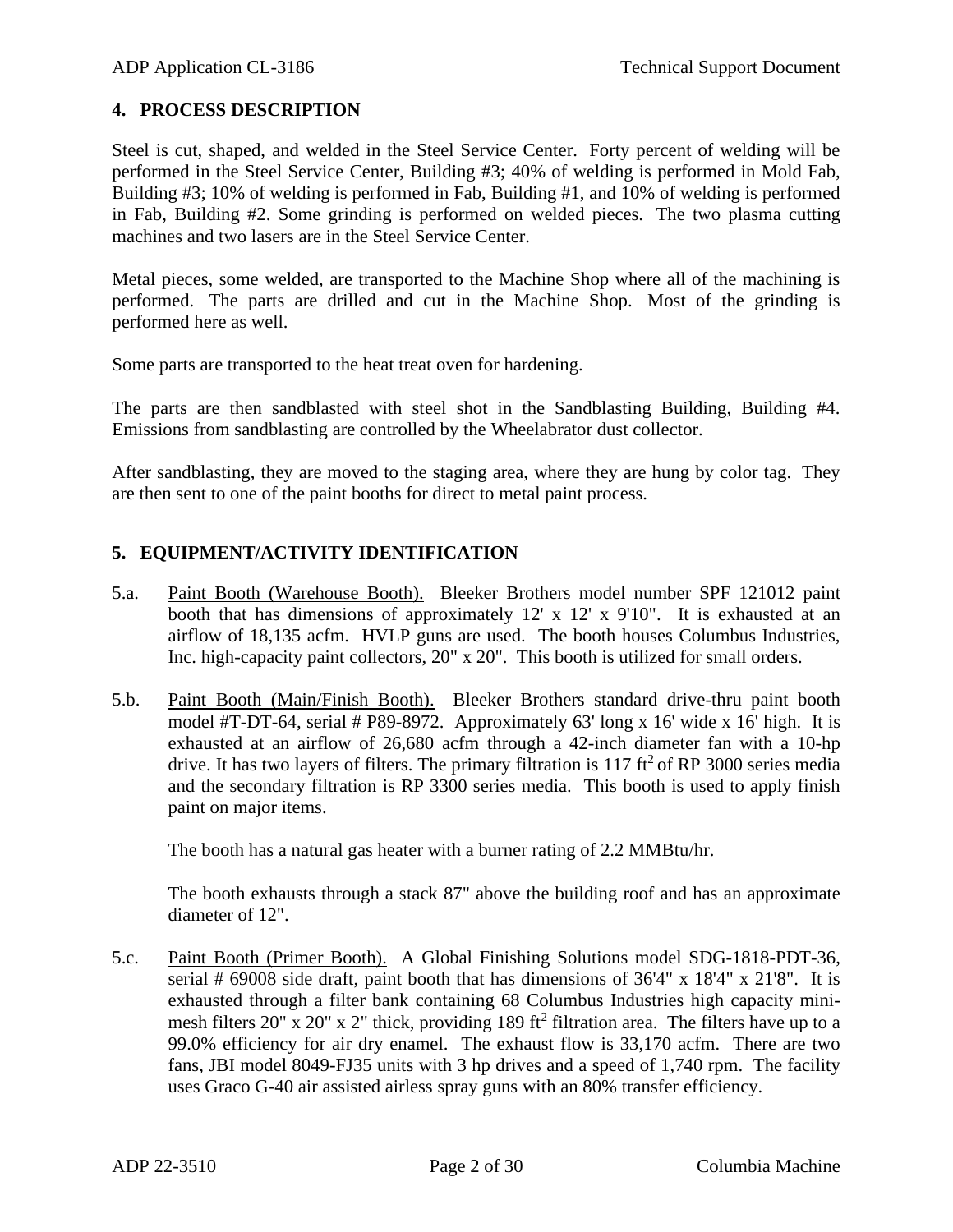The booth has a natural gas heater with a burner rating of 2.75 MMBtu/hr. During the drying phase, the airflow drops to 16,500 acfm.

The booth exhausts through a stack 37' above ground level, 6' above the building roof, and has a diameter of 42".

5.d. Paint Booth (Banksy South Booth). A Spray Systems model I-141220 paint booth that has dimensions of 24' x 15' x 13.5'. It is exhausted through a filter bank containing 40 American Air Filters, type AG28, high-capacity fiberglass filters 20" x 25" x 2" thick providing 139 ft<sup>2</sup> of filtration area. The filters have up to a 99.99% efficiency. The exhaust flow is 16,800 acfm. The facility uses Iwata LPH200 and LPH400 HVLP spray guns and a Wagner Leopard air assisted airless spray gun, each with a 65% transfer efficiency or greater.

The booth has a natural gas heater with a burner rating of 1.77 MMBtu/hr.

The booth exhausts through a stack 36' above ground level, 6' above the building roof, and has a diameter of 42".

5.e. Paint Booth (Von Dutch North Booth). A Spray Systems model I-141220 paint booth that has dimensions of 24' x 15' x 13.5'. It is exhausted through a filter bank containing 40 American Air Filters, type AG28, high-capacity fiberglass filters 20" x 25" x 2" thick, providing 139 ft<sup>2</sup> of filtration area. The filters have up to a 99.99% efficiency. The exhaust flow is 16,800 acfm. The facility uses Iwata LPH200 and LPH400 HVLP spray guns and a Wagner Leopard air assisted airless spray gun, each with a 65% transfer efficiency or greater.

The booth has a natural gas heater with a burner rating of 1.77 MMBtu/hr.

The booth exhausts through a stack 36' above ground level, 6' above the building roof, and has a diameter of 42".

5.f. Paint Mixing Room. A Spray Systems model MRD-10812 deluxe mix room that has dimensions of 10.3' x 10.3' x 12.7'. The exhaust flow is 1,125 acfm.

The booth exhausts through a stack 36' above ground level, 6' above the building roof, and has a diameter of 9".

- 5.g. Welders. 32 total welding stations: 30 wire and 2 stick (arc) welding booths. The North, South, and Omax fab operations exhaust out building vents. The Mold fab uses a combination of hoods, smoke extractors and pick-up points. The Steel Service Center uses a combination of internally vented Donaldson Torit and Shadow filtered smoke extractors.
- 5.h. Heat Treat Furnace. Pacific Scientific Karbomatic Furnace Model #PKM-100-2-ERT, serial  $#662-0018$ . It has a maximum working temperature of 1,900 °F. The unit utilizes endothermic gas from the endothermic generator, which is enriched with natural gas for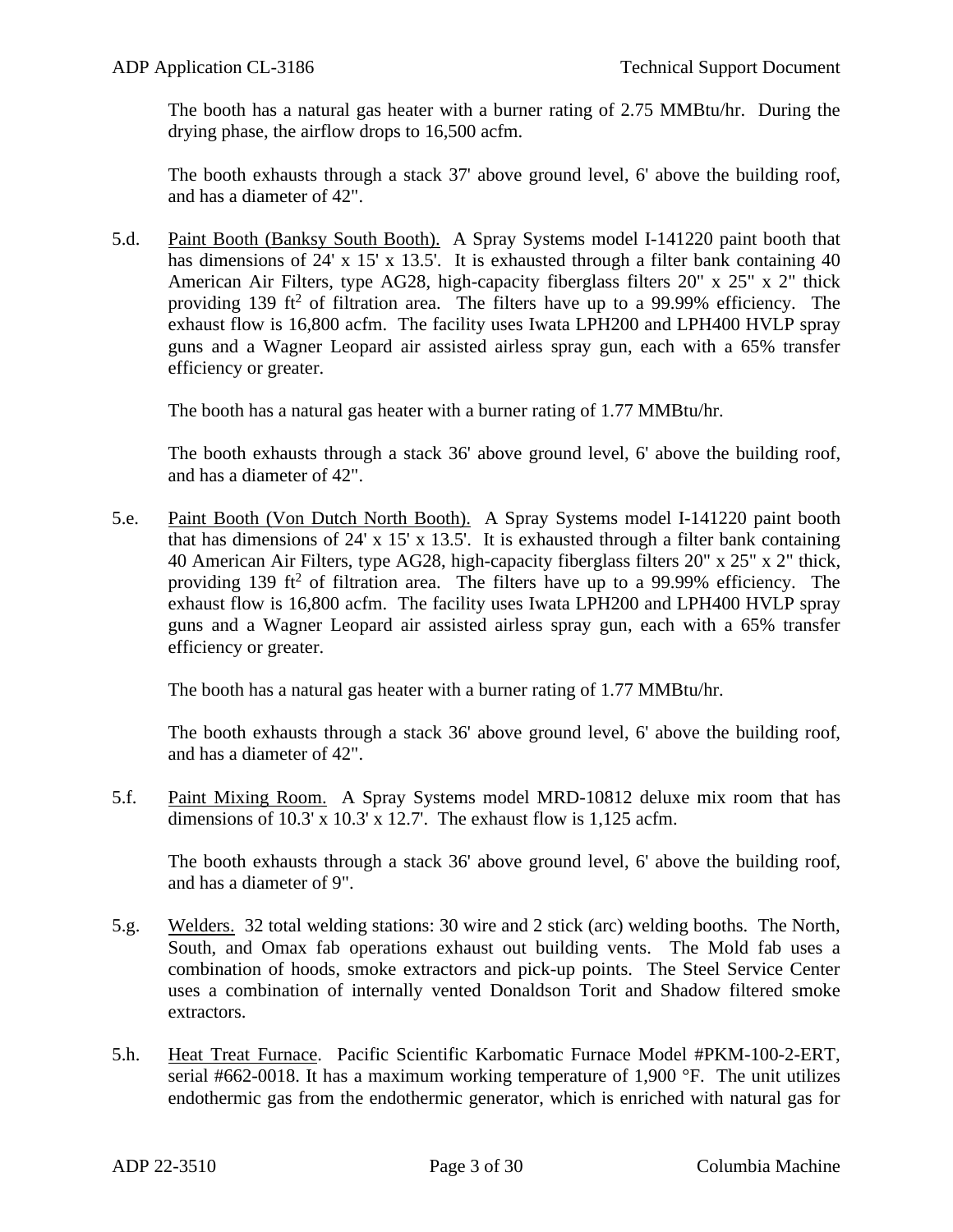carburizing treated parts. The unit is estimated to combust 6.0 MMBtu/hr (actual heat input for the unit is unknown). A 5' x 7' hood serviced by a 36" diameter exhaust vents uncontrolled during purging. The furnace uses nitrogen for purging the endothermic generated gas out of the furnace anytime the furnace is below 1,400 °F.

5.i. Endothermic Generator. An electrically heated California Heating Equipment endothermic generator, model ENDO-1500-E, Serial #4865. It has a maximum working temperature of 1,900 °F. The unit requires 0.41 MMBtu/hr of natural gas to operate the various burn off flares and for the endothermic reaction. The unit mixes natural gas with air, which runs through a retort at 1,850 °F. A catalyst in the retort cracks the mixture of natural gas and air into 40% H, 40% N, and 20% CO. The air mixture runs through tubes to quench the gas. This is plumbed to the PKM-100-2-ERT furnace mentioned above. This chemistry keeps the materials from scaling/decarburizing. Natural gas that is not utilized in the reaction is combusted and vented through an approximate 12" diameter exhaust.

The furnace/endothermic generator as three pilot lights (flares) to burn off natural gas. Two are at the inlet and outlet doors to assure oxygen does not enter the process. The amount of natural gas burned for these 'flares' is unknown.

5.j. Baghouse (Bystronic Laser). Donaldson Torit PowerCore model TG 6, serial number 3736639 1.1 1, manufactured in 2012. It is a cartridge type dust collector with a rated airflow of 3,000 acfm. This dust collector is equipped with 6 fluted 16-oz. fabric filtration cartridges (36.2" x 16.7" x 5.3"), MERV 15, providing a total collection area of  $882$  ft<sup>2</sup>. Filter cartridges are cleaned while in use with a reverse jet cleaning system. This baghouse services only the Bystronic Laser.

The baghouse exhausts through a stack 10' above ground and has dimensions of 11" by 30".

The laser is a ByLaser  $6000 \text{ CO}_2$  laser made by Bystronic Inc. and has a  $6,000 \text{ W}$  laser to cut through up to 25 mm of metal.

5.k. Mist Collector (K5000 Plasma) (*updated*). One Kinetic Engineering Design Limited model K5000XMC, serial number K5000XMC-6940-439 plasma cutter, manufactured in 2016. It has a 400-amp plasma that can cut up to 2.5" thick metal. When assisted by oxyfuel, it is capable of cutting steel up to 6" thick. It also has drilling capabilities. It can be used as a water table, as well.

Emissions from cutting are collected by a mist collector using cartridge type filters with a rated airflow of 4,000 acfm. The mist collector has six filter mounts with two filters each (totaling twelve filters). The filters are Donaldson LG TD Ultra-web FR cartridges measuring 12.74" x 26" and Donaldson DF Ultra-web FR cartridges measuring 12.74" x 26". One of each filter is placed in each of the six filter mounts, providing a total collection area of  $257.88$  ft<sup>2</sup>. Filter cartridges are cleaned while in use with a pulse-jet cleaning system. The dry side of the control system has a pressure gauge.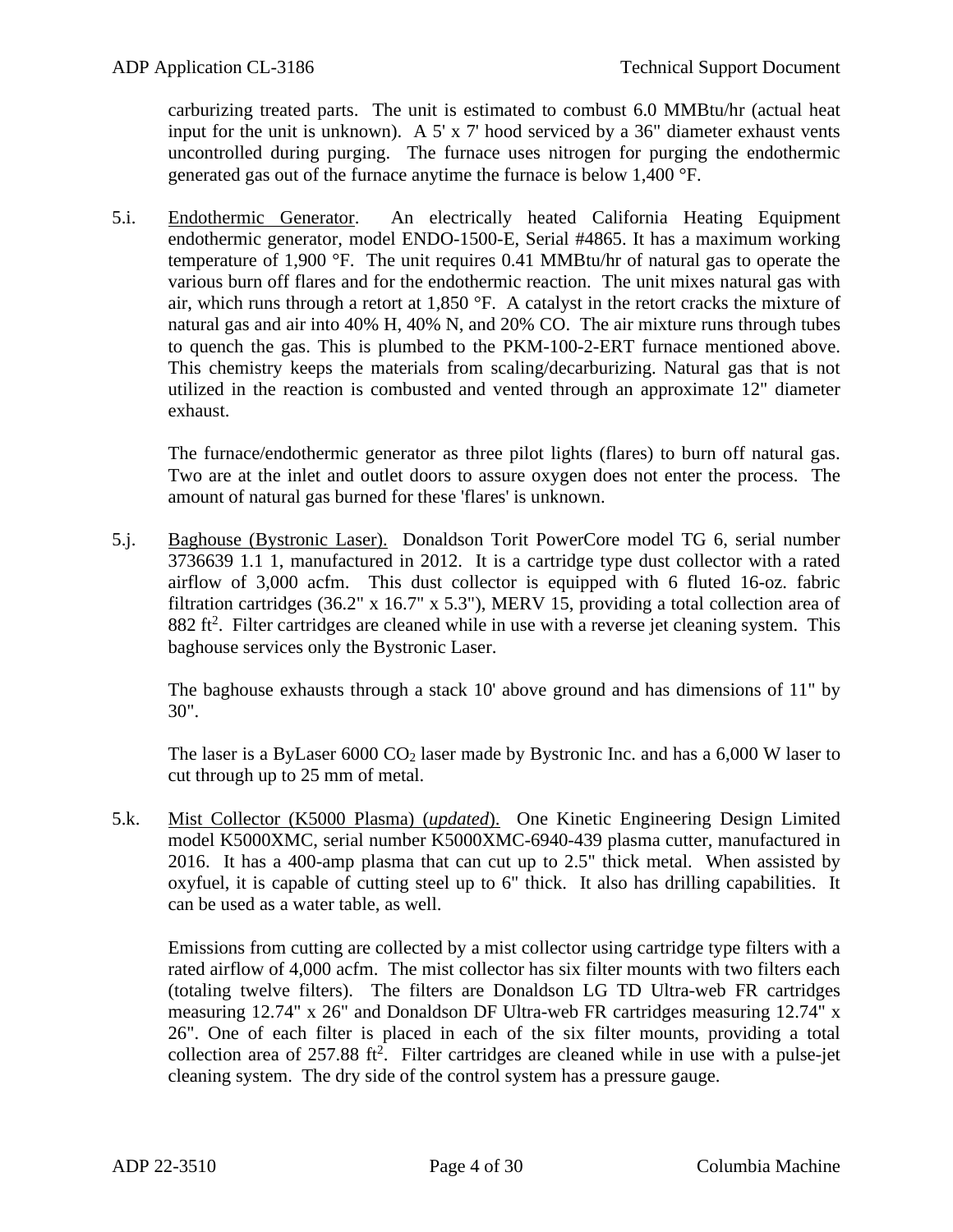The mist collector system exhausts through a stack 38" above roof level and has dimensions of 8" x 12".

5.l. Mist Collector (K3000 Plasma) (*new*). One custom Kinetic Cutting Systems model K3000XMC, serial number 589, water table plasma cutter. It has a 400-amp plasma that can cut up to 3" thick metal. When assisted by oxyfuel, it is capable of cutting steel up to 8" thick. It also has drilling capabilities. It cuts underwater to reduce the released fume from cutting metal. They only cut mild steel, but have requested to be able to cut stainless steel in the future.

Emissions from cutting underwater are collected by a Kinetic Cutting Systems mist collector using cartridge type filters with a rated airflow of 4,000 acfm. The mist collector uses two Donaldson DryFlo Ultra-web FR cartridges with wrap material measuring 18.92" x 20" offering a collection area of area of 280 ft<sup>2</sup>.

The baghouse exhausts through a stack 38" above roof level and has a diameter of 16".

- 5.m. Baghouse (Sandblasting). Wheelabrator model JPSMA-4D16 cartridge type dust collector with a rated airflow of 11,200 acfm, serial number 3377. This dust collector is equipped with 16 filter cartridges  $(3.75 \text{ oz/yd}^2)$  paper filters) providing a total collection area of  $5,088$  ft<sup>2</sup>. Filter cartridges are cleaned while in use with a pulse-jet cleaning system. Baghouse exhaust discharges to the atmosphere through an exhaust stack 30' above ground and has a diameter of 42". Sandblasting is performed in the sandblast building and uses steel shot and steel grit.
- 5.n. Boiler. A West Coast natural gas-fired boiler, rated at 4.2 MMBtu/hr. It is used to heat the machine shop during the months of November through March as needed. The boiler exhausts through a stack approximately 30' above ground and has a rectangular opening of 3' x 3'.
- 5.o. Emergency Generator.

| Engine Make / Model:            | John Deere / 6068TF150                          |
|---------------------------------|-------------------------------------------------|
| Serial Number:                  | PE6068T079468                                   |
| <b>Engine Power Rating:</b>     | $114$ bhp                                       |
| <b>Engine Fuel Consumption:</b> | 5.76 gal/hr; approximately (standby, 100% load) |
| Engine Mfg Date:                | 2000                                            |
| Certification:                  | Tier 1                                          |
| Generator Make / Model:         | KatoLight Power Package / D86FRJ4               |
| Serial Number:                  | 644761-64870                                    |
| <b>Generator Power Rating:</b>  | 85 kW                                           |
|                                 |                                                 |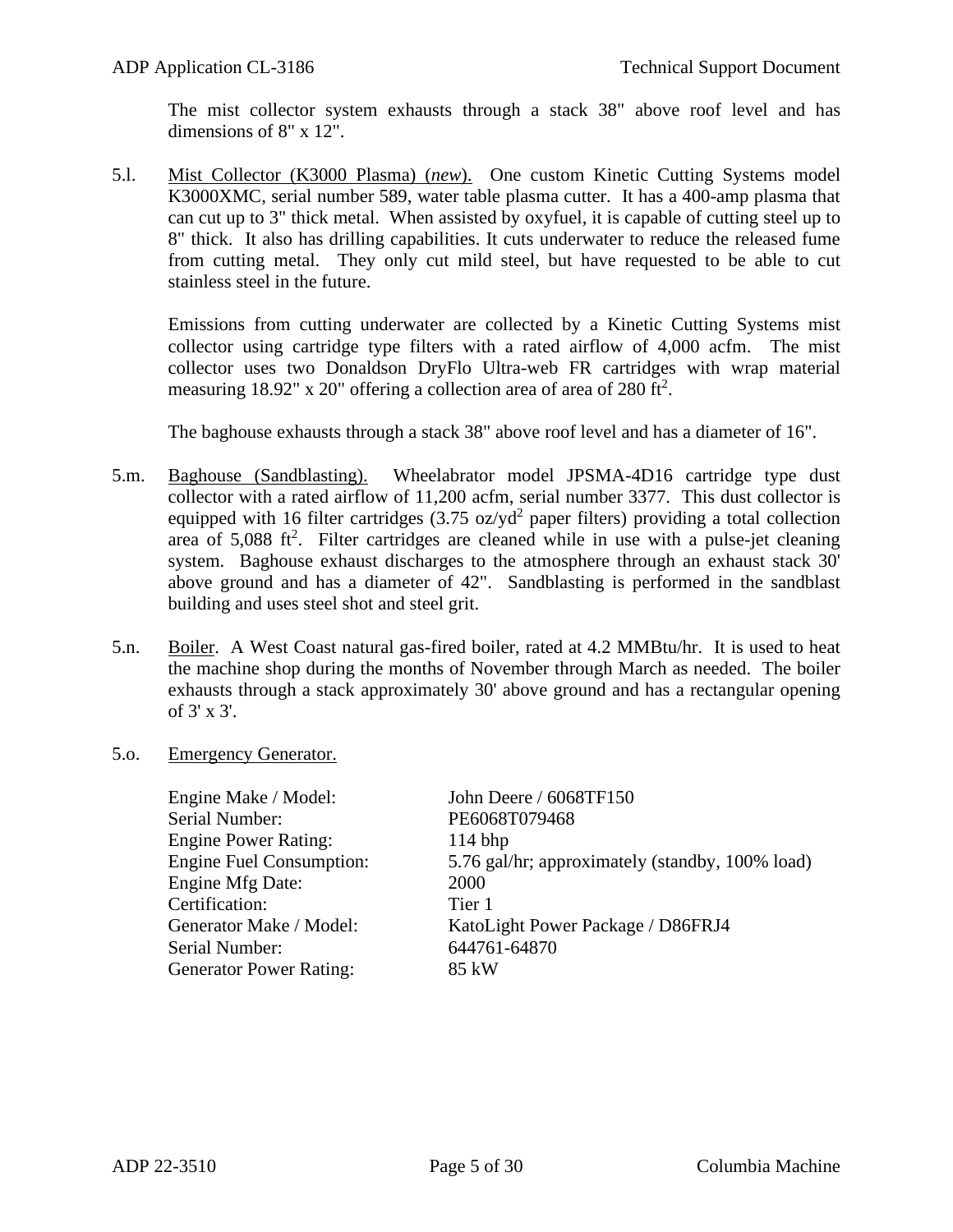#### *Insignificant Emission Units*

- 1. One Amata laser machine (Laser Cutter 2), LCV-3015B II, manufactured in 1998, with a Torit dust collector, model SDF-6, with an airflow of 1,600 cfm and a filter area of 618 ft<sup>2</sup>, internally vented.
- 2. Tank: One (1) 1,500-gallon capacity nitrogen storage tank.
- 3. Tank: One (1) 410-gallon capacity nitrogen storage tank.
- 4. Tank: One (1) 500-gallon capacity liquid propane storage tank.
- 5. Tank: One (1) 250-gallon capacity liquid propane storage tank.
- 6. Tank: One (1) 3,000-gallon capacity bulk oxygen storage tank.
- 7. Tank: One (1) diesel tank.
- 8. Sanders: Two (2) 8" Columbia Machine built belt sanders serviced by a 3" diameter line and vented to the welding exhaust system.
- 9. Draw furnaces: Five (5) Draw Furnace:
	- a. Three (3) PKM (Pacific Karbo Matic) Electric Furnaces
		- 1. One (1) 1350 °F PKM Du-al
		- 2. One (1) 1450 °F PKM
		- 3. One (1) 1850 ° PKM Du-al
	- b. One (1) TTT (Tedesco Thermal Technology) Furnace 1,450 °F
	- c. One (1) Despatch Furnace 500 °F
- 10. Wash tank: One (1) wash tank, PW-100-E. Electric. It has a maximum temperature of 180 °F. The unit is vented uncontrolled via an 8" diameter exhaust duct uncontrolled through the roof.
- 11. Minimizer III Solvent Reclaimer: Removes solvents from the paint waste.
- 12. Two (2) Roto-blasts (Goff George Fischer). One in Building #3 and one in Building #4.

| ID<br>No.      | <b>Equipment/Activity</b>                                                                                                           | <b>Control Equipment/Measure</b>                                                                                                                |
|----------------|-------------------------------------------------------------------------------------------------------------------------------------|-------------------------------------------------------------------------------------------------------------------------------------------------|
| 1              | Bleeker Brothers paint booth, model<br>number SPF 121012 (Warehouse Booth)                                                          | Filter bank - Columbus Industries, Inc.<br>high capacity paint collectors                                                                       |
| $\overline{2}$ | Bleeker Brothers paint booth, standard<br>drive-thru paint booth, model #T-DT-64,<br>with natural gas heater (Main/Finish<br>Booth) | Filter bank - Primary filtration: RP 3000<br>series media, secondary filtration: RP 3300<br>series media. Ultralow sulfur fuel (natural<br>gas) |
| 3              | Global Finishing Solutions paint booth,<br>model SDG-1818-PDT-36, with natural<br>gas heater (Primer Booth)                         | Filter bank - Columbus Industries, Inc.<br>high capacity paint collectors. Ultralow<br>sulfur fuel (natural gas)                                |
| 4              | Spray Systems paint booth, model I-<br>141220 (Banksy South Booth)                                                                  | Filter bank – American Air Filters high<br>capacity paint collectors. Ultralow sulfur<br>fuel (natural gas)                                     |
| 5              | Spray Systems paint booth, model I-<br>141220 (Von Dutch North Booth)                                                               | Filter bank – American Air Filters high<br>capacity paint collectors. Ultralow sulfur<br>fuel (natural gas)                                     |

#### 5.p. Equipment/Activity Summary.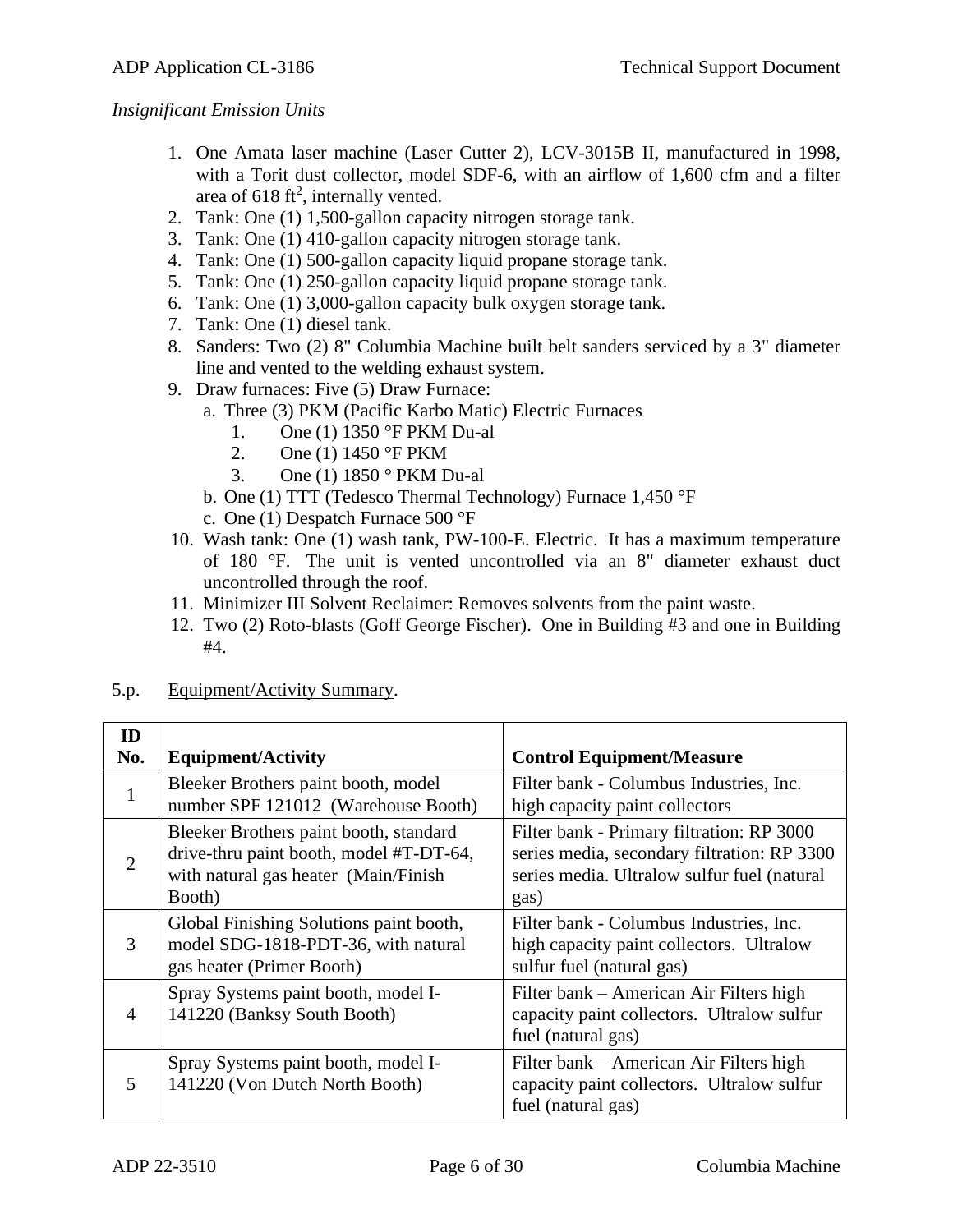| 6  | Spray Systems paint mixing room                       | None                                                                                                    |
|----|-------------------------------------------------------|---------------------------------------------------------------------------------------------------------|
| 7  | Welding: 32 booths                                    | Filter bank - Air Filtration System                                                                     |
| 8  | Heat treat furnace                                    | Ultralow sulfur fuel (natural gas)                                                                      |
| 9  | California Heating Equipment endothermic<br>generator | Ultralow sulfur fuel (natural gas)                                                                      |
| 10 | <b>Bystronic</b> laser                                | Baghouse - Donaldson Torit PowerCore<br>model TG 6                                                      |
| 11 | K5000 Plasma cutting system                           | Mist collector with Donaldson filter<br>cartridges                                                      |
| 12 | K3000 Plasma cutting system                           | Mist collector with Donaldson filter<br>cartridges                                                      |
| 13 | Sandblasting activities                               | Baghouse - Wheelabrator, model #<br>JPSMA-4D16                                                          |
| 14 | Natural gas boiler                                    | Ultralow sulfur fuel (natural gas)                                                                      |
| 15 | Emergency generator                                   | EPA certification,<br>Limited operation $(\leq 100$ hr/yr)<br>Ultralow sulfur $(\leq)$ ppm) diesel fuel |

## **6. EMISSIONS DETERMINATION**

Unless otherwise specified by SWCAA, actual emissions must be determined using the specified input parameter listed for each emission unit and the following hierarchy of methodologies:

- (a) Continuous emissions monitoring system (CEMS) data;
- (b) Source emissions test data (EPA reference method). When source emissions test data conflicts with CEMS data for the time period of a source test, source test data must be used;
- (c) Source emissions test data (other test method); and
- (d) Emission factors or methodology provided in this TSD
- 6.a. Paint Spraying Operations. VOC and TAP/HAP emissions are calculated using a mass balance approach, using the facility-wide usage of surface coating products. VOC and TAP/HAP emissions for each product are determined by taking the percent VOC (or percent volatiles minus water and exempt) and percent TAP and multiplying by the usage (by weight). VOC and TAP/HAP content and product density are found in the SDS or the Technical Data Sheet (TDS) for the product.

*Example*. Given a specific coating with a density of 8.5 lb/gal, a VOC content of 7.5 lb/gal, and a toluene content of 2%, assuming 10 gal/yr of usage, emissions of toluene can be determined:

10 gal/yr  $\times$  8.5 lb/gal VOC = 85 lb/yr total usage 10 gal/yr  $\times$  7.5 lb/gal VOC = 75 lb/yr VOC 85 lb/yr total usage  $\times$  2% toluene = 1.7 lb/yr toluene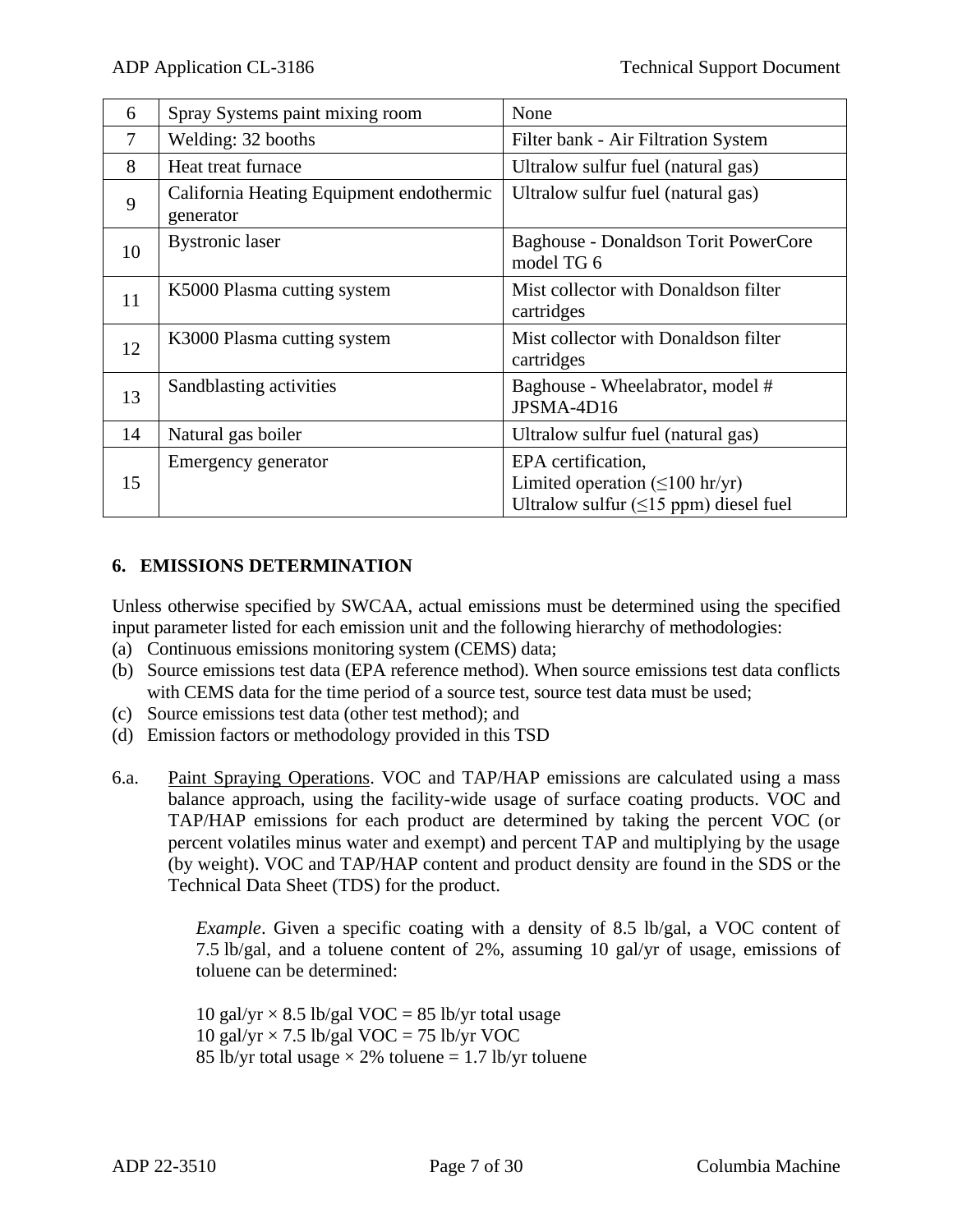The SDS may specifically list the solids content (as lb/gal or %), but if not, the solids content can be inferred by taking the total density of the product minus the total VOC of the product (this method provides a conservative maximum). Using the solids content of each product (or an average 30%), the particulate (PM and  $PM_{10}$ ) emissions can be determined assuming a 65% transfer efficiency by using high volume low pressure (HVLP) guns, and the control efficiency of the filter media. All of the emitted PM is assumed to be  $PM_{10}$  and  $PM_{2.5}$  is assumed to be 78% of the  $PM/PM_{10}$ , by weight, based on data from Version 2.0 of EPA's Particulate Matter Calculator for SCC 40200101.

*Example*. Given 10 gal/yr usage of a coating with a density of 7.1 lb/gal with 20% solids and assuming a transfer efficiency of 65% with filter arrestance of 99%, emissions of  $PM_{10}$  and  $PM_{2.5}$  can be determined:

 $10 \text{ gal/yr} \times 7.1 \text{ lb/gal} \times 20\% \times (100\% - 65\%) \times (100\% - 99\%) = 0.05 \text{ lb/yr} \text{ PM}_{10}$ 0.50 lb/yr  $PM_{10} \times 78\% = 0.04$  lb/yr  $PM_{2.5}$ 

A list of the products in use, the SDS or TDS, and expected annual usage was provided as part of previous ADP applications. Coating throughput will not change due to this application. It is recognized that the actual usage of products will vary. Emission estimates were based on the provided information using the procedures listed above. Emissions are determined to be as follows:

| <b>Pollutant</b><br><b>VOC</b><br>$PM/PM_{10}$<br>PM <sub>2.5</sub> (78% PM)<br><b>TAP</b><br><b>HAP</b> | <b>Emissions</b><br>25.00 tons<br>$0.03$ tons<br>$0.02$ tons<br>14.00 tons<br>7.75 tons |                              |                         |                       |
|----------------------------------------------------------------------------------------------------------|-----------------------------------------------------------------------------------------|------------------------------|-------------------------|-----------------------|
| TAP or HAP                                                                                               | CAS<br>Number                                                                           | <b>ASIL</b><br>$(\mu g/m^3)$ | <b>SQER</b><br>(lbs/yr) | Emissions<br>(lbs/yr) |
| Acetone                                                                                                  | $67 - 64 - 1$                                                                           | 5,900                        | 43,748                  | 600                   |
| Aluminum                                                                                                 | 7429-90-5                                                                               | 33                           | 5,250                   | 33                    |
| Benzene                                                                                                  | $71-43-2$                                                                               | 0.12                         | 20                      | 5                     |
| 2-Butoxyethanol*                                                                                         | 111-76-2                                                                                | 400                          | 43,748                  | 1,600                 |
| n-Butyl acetate                                                                                          | 123-86-4                                                                                | 2,400                        | 43,748                  | 3,000                 |
| Butyl alcohol                                                                                            | $71-36-3$                                                                               | 500                          | 43,748                  | 50                    |
| Sec-Butyl alcohol                                                                                        | 78-92-2                                                                                 | 1,000                        | 43,748                  | 1,000                 |
| Carbon black                                                                                             | 1333-86-4                                                                               | 12                           | 1,750                   | 80                    |
| Cobalt compounds*                                                                                        | 7440-48-4                                                                               | 0.17                         | 175                     | 28                    |
| Cyclohexanone                                                                                            | 108-94-1                                                                                | 330                          | 43,748                  | 225                   |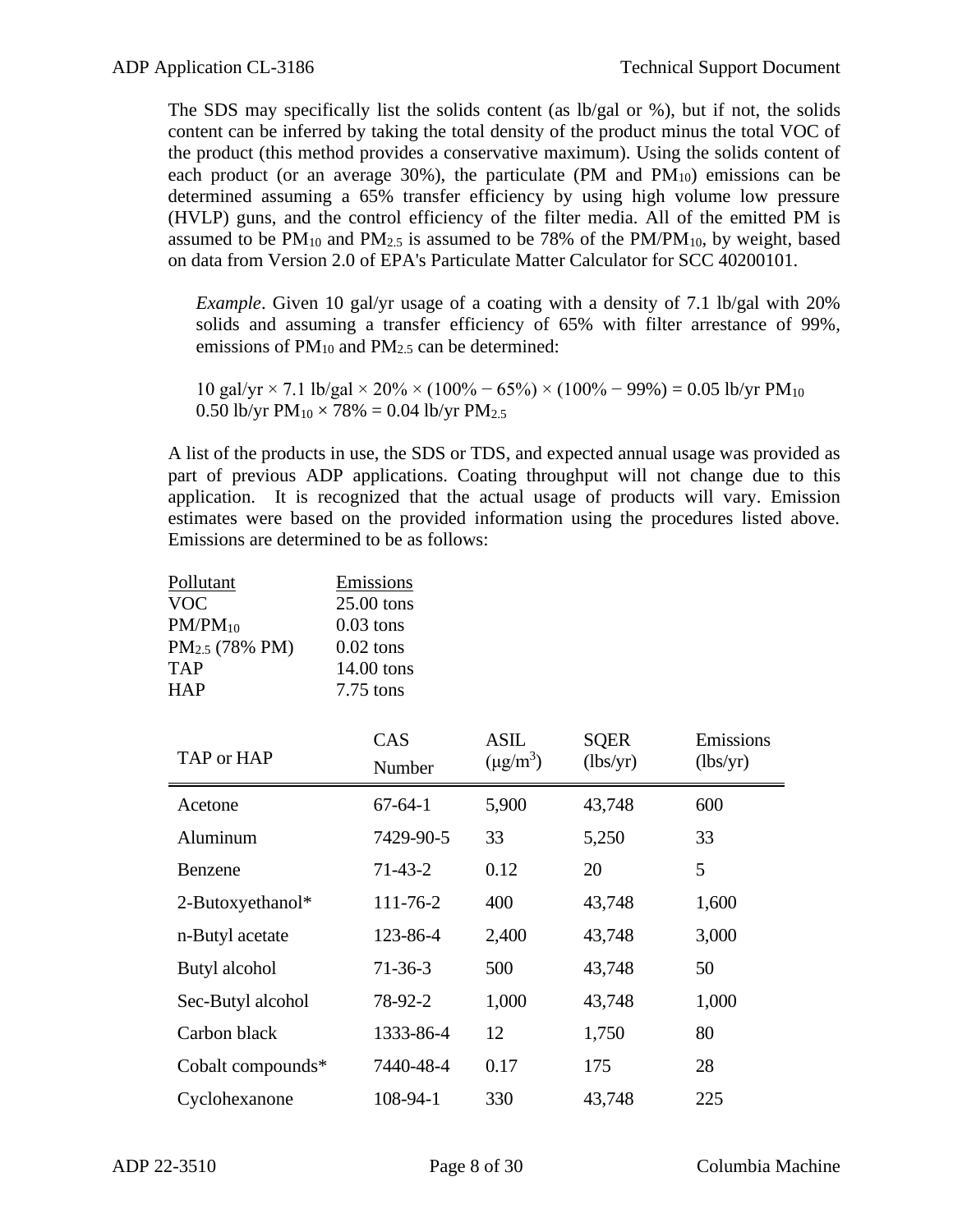| TAP or HAP                                     | CAS<br>Number  | <b>ASIL</b><br>$(\mu g/m^3)$ | <b>SQER</b><br>(lbs/yr) | Emissions<br>(lbs/yr) |
|------------------------------------------------|----------------|------------------------------|-------------------------|-----------------------|
| Diacetone alcohol                              | $123 - 42 - 1$ | 790                          | 43,748                  | 800                   |
| Diethylene glycol*<br>monomethyl ether         | 111-77-3       | $-$                          |                         | $\mathbf{1}$          |
| Ethyl acetate                                  | 141-78-6       | 4,800                        | 43,748                  | 300                   |
| Ethyl benzene*                                 | $100-41-4$     | 1,000                        | 43,748                  | 1,300                 |
| Ethylene glycol*<br>monobutyl ether<br>acetate | 112-07-2       |                              |                         | 300                   |
| Iron oxide                                     | 1309-37-1      | 17                           | 1,750                   | 25                    |
| Isobutyl acetate                               | 110-19-0       | 2,400                        | 43,748                  | 130                   |
| Isobutyl alcohol                               | $78 - 83 - 1$  | 510                          | 43,748                  | 106                   |
| Isopropyl acetate                              | $108 - 21 - 4$ | 3,500                        | 43,748                  | 21                    |
| Manganese<br>compounds*                        | --             | 0.40                         | 175                     | 15                    |
| Methyl-n-amyl ketone                           | 110-43-0       | 780                          | 43,748                  | 800                   |
| Methyl ethyl ketone*                           | 78-93-3        | 1,000                        | 43,748                  | 5,000                 |
| Methyl isobutyl<br>ketone*                     | $108 - 10 - 1$ | 680                          | 43,748                  | 450                   |
| 2-Propoxyethanol*                              | 2807-30-9      | $-$                          | 43,748                  | 200                   |
| Propanol                                       | $71 - 23 - 8$  | 1,600                        | 43,748                  | 10                    |
| Styrene*                                       | $100-42-5$     | 1,000                        | 43,748                  | 320                   |
| Toluene*                                       | 108-88-3       | 400                          | 43,748                  | 3,000                 |
| VM&P Naphtha                                   | 8030-30-6      | 4,600                        | 43,748                  | 4,000                 |
| Xylene*                                        | 1330-20-7      | 1,500                        | 43,748                  | 4,000                 |
| Zinc oxide                                     | 1314-13-2      | 17                           | 1,750                   | 10                    |

\* Labeled compounds are also classified as Federal Hazardous Air Pollutants.

6.b. Natural Gas Emissions. Potential annual emissions from the combustion of natural gas in the fire-tube boiler, the endothermic generator, the heat-treating unit, booth heaters, and other miscellaneous equipment were calculated with the assumption that the equipment will operate at full rated capacity for 8,760 hours per year. Emissions of  $NO<sub>X</sub>$ ,  $CO$ ,  $VOC$ , SO2, PM/PM10/PM2.5, formaldehyde, and benzene were calculated using emission factors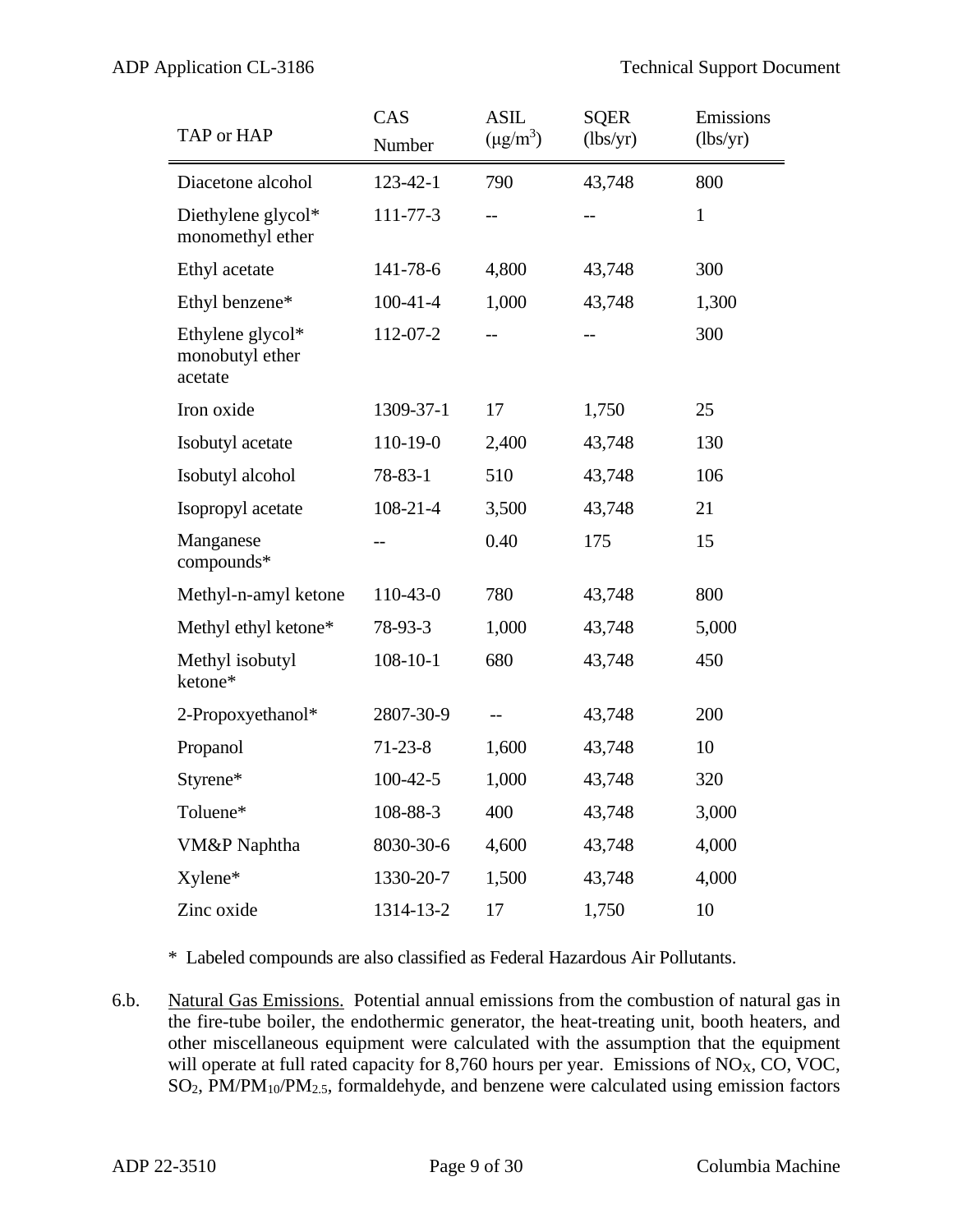from AP-42 Section 1.4 (7/98). Greenhouse gas emissions were calculated using the procedures specified in 40 CFR 98. All PM is assumed to be  $PM_{10}/PM_{2.5}$ .

The combined approximate heat input is 19.1 MMBtu/hr from equipment operation. The facility does not have a separate natural gas meter on each piece of combustion equipment.

Main/Finish Booth Heater. Emissions from the 2.2 MMBtu/hr natural gas-fired paint booth heater were based on 8,760 hours per year operation and EPA AP-42, Section 1.4 "Natural Gas Combustion" (7/93) emission factors.

|                                | <b>Main/Finish Booth Heater</b> |              |                                          |                                  |                                                  |           |  |  |
|--------------------------------|---------------------------------|--------------|------------------------------------------|----------------------------------|--------------------------------------------------|-----------|--|--|
|                                |                                 |              |                                          |                                  |                                                  |           |  |  |
| Hours of Operation             |                                 |              | $8,760$ hr/yr                            |                                  |                                                  |           |  |  |
| Heat Rate                      |                                 |              | 2.20 MMBtu/hr                            |                                  |                                                  |           |  |  |
| Natural Gas Heat Value =       |                                 |              | 1,020 Btu/scf for AP-42 emission factors |                                  |                                                  |           |  |  |
| Natural Gas Heat Value =       |                                 |              |                                          |                                  | 1,028 Btu/scf for 40 CFR 98 GHG emission factors |           |  |  |
|                                |                                 |              |                                          |                                  |                                                  |           |  |  |
|                                | <b>Emission Factor</b>          |              |                                          |                                  |                                                  |           |  |  |
| Pollutant                      | lb/MMscf                        | lb/hr        | tpy                                      |                                  | <b>Emission Factor Source</b>                    |           |  |  |
| $NO_{X}$                       | 100.0                           | 0.22         | 0.94                                     | AP-42 Sec. 1.4 (7/98)            |                                                  |           |  |  |
| CO                             | 84.0                            | 0.18         | 0.79                                     | AP-42 Sec. 1.4 (7/98)            |                                                  |           |  |  |
| <b>VOC</b>                     | 5.5                             | 0.012        | 0.052                                    | AP-42 Sec. 1.4 (7/98)            |                                                  |           |  |  |
| $\text{SO}_X$ as $\text{SO}_2$ | 0.6                             | 0.0013       |                                          | 5.67E-03 AP-42 Sec. 1.4 (7/98)   |                                                  |           |  |  |
| PM                             | 7.6                             | 0.016        | 0.072                                    | AP-42 Sec. 1.4 (7/98)            |                                                  |           |  |  |
| $PM_{10}$                      | 7.6                             | 0.016        | 0.072                                    | AP-42 Sec. 1.4 (7/98)            |                                                  |           |  |  |
| PM <sub>2.5</sub>              | 7.6                             | 0.016        | 0.072                                    | AP-42 Sec. 1.4 (7/98)            |                                                  |           |  |  |
| Benzene                        | 0.0021                          | 4.5E-06      |                                          | $0.000020$ AP-42 Sec. 1.4 (7/98) |                                                  |           |  |  |
| Formaldehyde                   | 0.075                           | 1.6E-04      |                                          | 0.000709 AP-42 Sec. 1.4 (7/98)   |                                                  |           |  |  |
|                                |                                 |              |                                          |                                  |                                                  |           |  |  |
|                                |                                 |              | CO <sub>2</sub> e                        | CO <sub>2</sub> e                |                                                  |           |  |  |
| <b>Greenhouse Gases</b>        | kg/MMBtu                        | <b>GWP</b>   |                                          | lb/MMBtu lb/MMscf                | tpy, $CO2e$                                      |           |  |  |
| CO <sub>2</sub>                | 53.02                           | $\mathbf{1}$ | 116.89                                   | 120,162                          | 1,126                                            | 40 CFR 98 |  |  |
| CH <sub>4</sub>                | 0.001                           | 25           | 0.055                                    | 56.66                            | 1                                                | 40 CFR 98 |  |  |
| $N_2O$                         | 0.0001                          | 298          | 0.066                                    | 67.54                            | 1                                                | 40 CFR 98 |  |  |
| Total GHG - CO <sub>2</sub> e  | 53.0211                         |              | 117.010                                  | 120,286                          | 1,128                                            |           |  |  |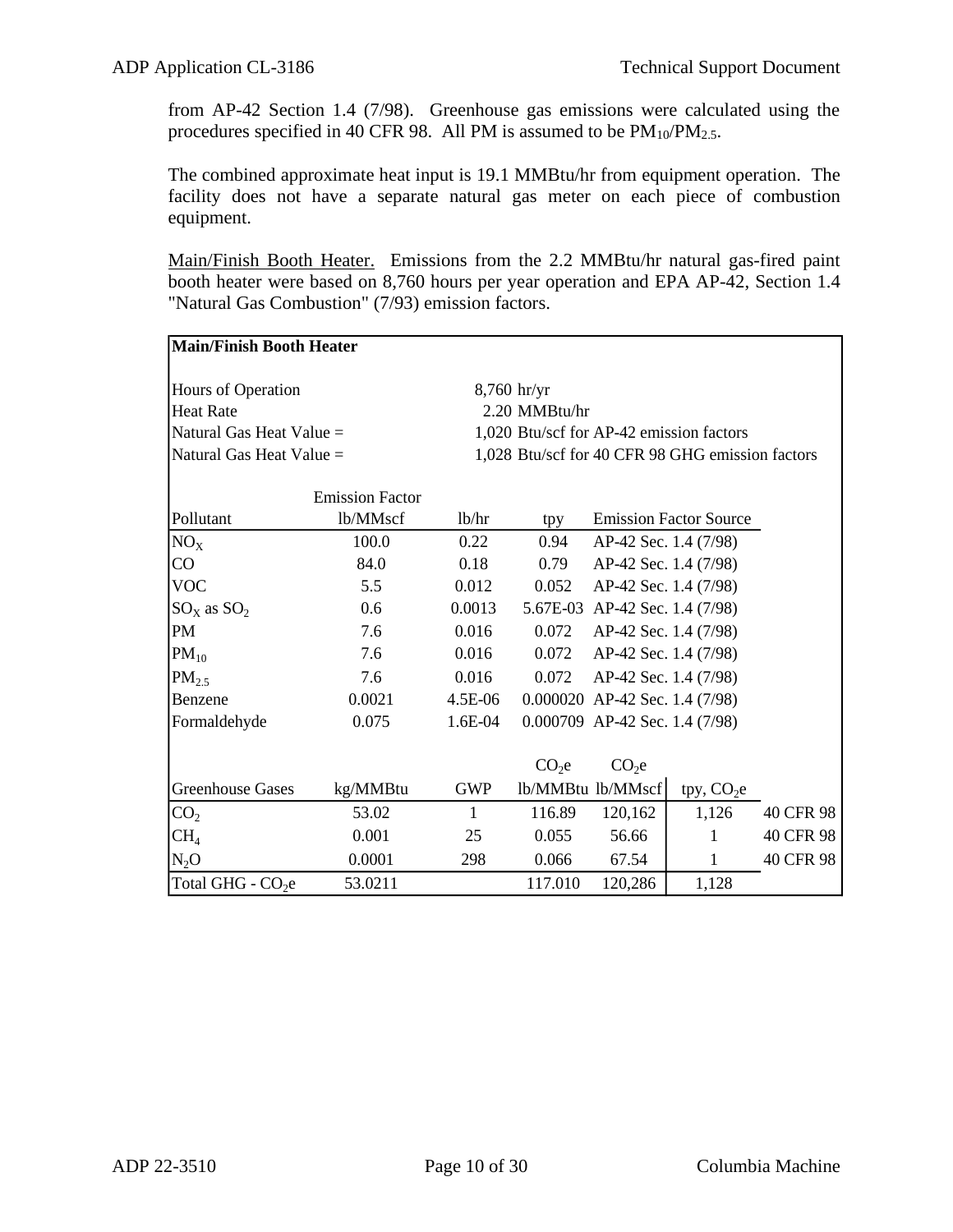Primer Paint Booth Heater. Emissions from the 2.75 MMBtu/hr natural gas-fired paint booth heater were based on 8,760 hours per year operation and EPA AP-42, Section 1.4 "Natural Gas Combustion" (7/93) emission factors.

|                                     | <b>Primer Booth Heater</b> |               |                                          |                                  |                                                  |           |  |  |
|-------------------------------------|----------------------------|---------------|------------------------------------------|----------------------------------|--------------------------------------------------|-----------|--|--|
| Hours of Operation<br>$8,760$ hr/yr |                            |               |                                          |                                  |                                                  |           |  |  |
| <b>Heat Rate</b>                    |                            | 2.75 MMBtu/hr |                                          |                                  |                                                  |           |  |  |
|                                     |                            |               |                                          |                                  |                                                  |           |  |  |
| Natural Gas Heat Value =            |                            |               | 1,020 Btu/scf for AP-42 emission factors |                                  |                                                  |           |  |  |
| Natural Gas Heat Value =            |                            |               |                                          |                                  | 1,028 Btu/scf for 40 CFR 98 GHG emission factors |           |  |  |
|                                     | <b>Emission Factor</b>     |               |                                          |                                  |                                                  |           |  |  |
| Pollutant                           | lb/MMscf                   | 1b/hr         | tpy                                      |                                  | <b>Emission Factor Source</b>                    |           |  |  |
| $NO_{X}$                            | 100.0                      | 0.27          | 1.18                                     | AP-42 Sec. 1.4 (7/98)            |                                                  |           |  |  |
| CO                                  | 84.0                       | 0.23          | 0.99                                     | AP-42 Sec. 1.4 (7/98)            |                                                  |           |  |  |
| <b>VOC</b>                          | 5.5                        | 0.015         | 0.065                                    | AP-42 Sec. 1.4 (7/98)            |                                                  |           |  |  |
| $SO_x$ as $SO_2$                    | 0.6                        | 0.0016        |                                          | 7.09E-03 AP-42 Sec. 1.4 (7/98)   |                                                  |           |  |  |
| PM                                  | 7.6                        | 0.020         | 0.090                                    | AP-42 Sec. 1.4 (7/98)            |                                                  |           |  |  |
| $PM_{10}$                           | 7.6                        | 0.020         | 0.090                                    | AP-42 Sec. 1.4 (7/98)            |                                                  |           |  |  |
| $PM_{2.5}$                          | 7.6                        | 0.020         | 0.090                                    | AP-42 Sec. 1.4 (7/98)            |                                                  |           |  |  |
| Benzene                             | 0.0021                     | 5.7E-06       |                                          | $0.000025$ AP-42 Sec. 1.4 (7/98) |                                                  |           |  |  |
| Formaldehyde                        | 0.075                      | 2.0E-04       |                                          | 0.000886 AP-42 Sec. 1.4 (7/98)   |                                                  |           |  |  |
|                                     |                            |               |                                          |                                  |                                                  |           |  |  |
|                                     |                            |               | CO <sub>2</sub> e                        | CO <sub>2</sub> e                |                                                  |           |  |  |
| <b>Greenhouse Gases</b>             | kg/MMBtu                   | <b>GWP</b>    |                                          | lb/MMBtu lb/MMscf                | tpy, $CO2e$                                      |           |  |  |
| CO <sub>2</sub>                     | 53.02                      | 1             | 116.89                                   | 120,162                          | 1,408                                            | 40 CFR 98 |  |  |
| CH <sub>4</sub>                     | 0.001                      | 25            | 0.055                                    | 56.66                            | 1                                                | 40 CFR 98 |  |  |
| N <sub>2</sub> O                    | 0.0001                     | 298           | 0.066                                    | 67.54                            | 1                                                | 40 CFR 98 |  |  |
| Total GHG - CO <sub>2</sub> e       | 53.0211                    |               | 117.010                                  | 120,286                          | 1,409                                            |           |  |  |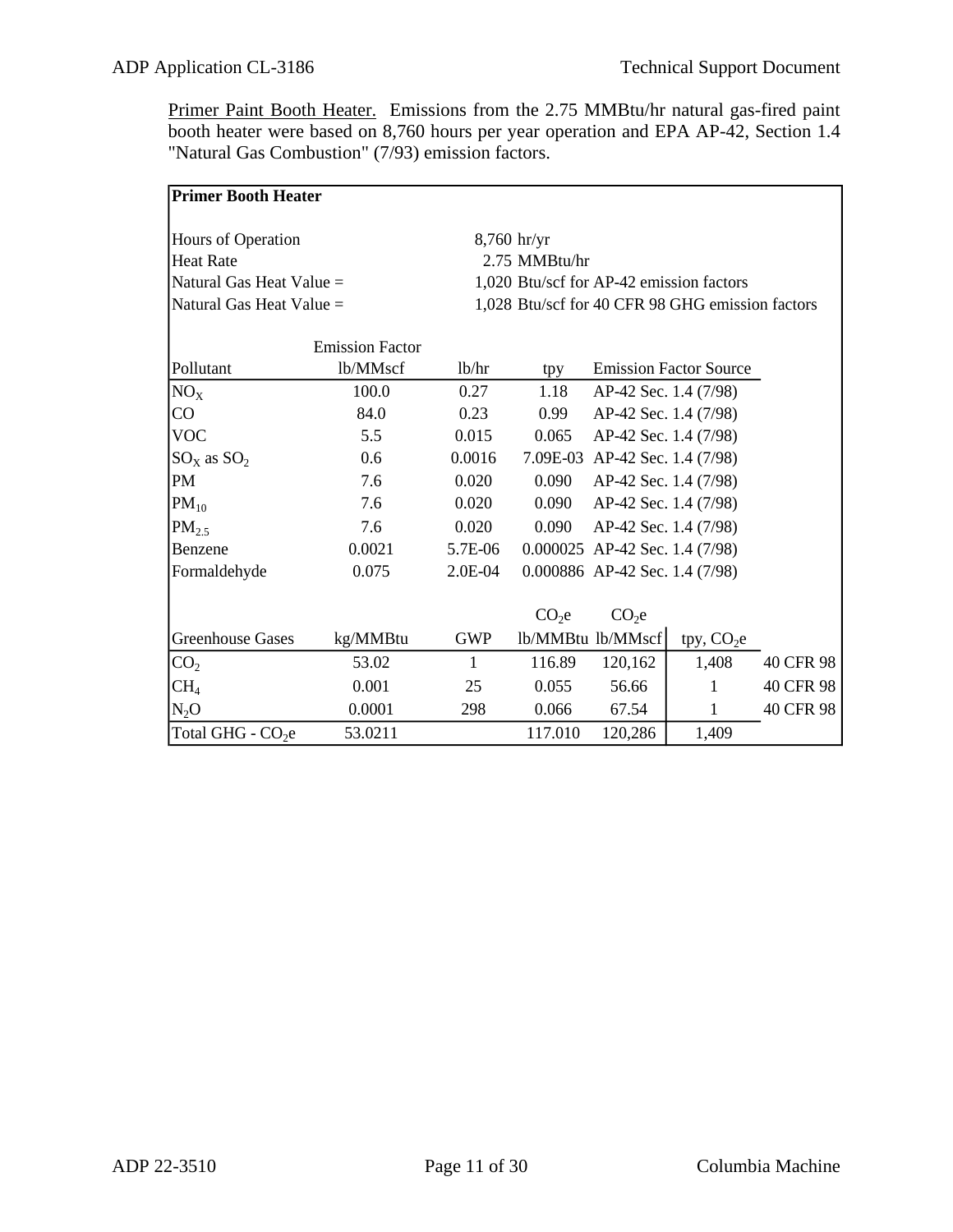Banksy South Booth Heater. Emissions from the 1.77 MMBtu/hr natural gas-fired paint booth heater were based on 8,760 hours per year operation and EPA AP-42, Section 1.4 "Natural Gas Combustion" (7/93) emission factors.

| <b>Banksy South Booth Heater</b> |                        |              |                   |                                  |                                                  |           |
|----------------------------------|------------------------|--------------|-------------------|----------------------------------|--------------------------------------------------|-----------|
|                                  |                        |              |                   |                                  |                                                  |           |
| Hours of Operation               |                        |              | $8,760$ hr/yr     |                                  |                                                  |           |
| <b>Heat Rate</b>                 |                        |              | 1.77 MMBtu/hr     |                                  |                                                  |           |
| Natural Gas Heat Value $=$       |                        |              |                   |                                  | 1,020 Btu/scf for AP-42 emission factors         |           |
| Natural Gas Heat Value =         |                        |              |                   |                                  | 1,028 Btu/scf for 40 CFR 98 GHG emission factors |           |
|                                  |                        |              |                   |                                  |                                                  |           |
|                                  | <b>Emission Factor</b> |              |                   |                                  |                                                  |           |
| Pollutant                        | lb/MMscf               | 1b/hr        | tpy               |                                  | <b>Emission Factor Source</b>                    |           |
| $NO_{X}$                         | 100.0                  | 0.17         | 0.76              | AP-42 Sec. 1.4 (7/98)            |                                                  |           |
| CO                               | 84.0                   | 0.15         | 0.64              | AP-42 Sec. 1.4 (7/98)            |                                                  |           |
| <b>VOC</b>                       | 5.5                    | 0.0095       | 0.042             | AP-42 Sec. 1.4 (7/98)            |                                                  |           |
| $SO_{X}$ as $SO_{2}$             | 0.6                    | 0.0010       |                   | 4.56E-03 AP-42 Sec. 1.4 (7/98)   |                                                  |           |
| PM                               | 7.6                    | 0.013        | 0.058             | AP-42 Sec. 1.4 (7/98)            |                                                  |           |
| $PM_{10}$                        | 7.6                    | 0.013        | 0.058             | AP-42 Sec. 1.4 (7/98)            |                                                  |           |
| $PM_{2.5}$                       | 7.6                    | 0.013        | 0.058             | AP-42 Sec. 1.4 (7/98)            |                                                  |           |
| Benzene                          | 0.0021                 | 3.6E-06      |                   | 0.000016 AP-42 Sec. 1.4 (7/98)   |                                                  |           |
| Formaldehyde                     | 0.075                  | 1.3E-04      |                   | $0.000570$ AP-42 Sec. 1.4 (7/98) |                                                  |           |
|                                  |                        |              |                   |                                  |                                                  |           |
|                                  |                        |              | CO <sub>2</sub> e | CO <sub>2</sub> e                |                                                  |           |
| <b>Greenhouse Gases</b>          | kg/MMBtu               | <b>GWP</b>   |                   | lb/MMBtu lb/MMscf                | tpy, $CO2e$                                      |           |
| CO <sub>2</sub>                  | 53.02                  | $\mathbf{1}$ | 116.89            | 120,162                          | 906                                              | 40 CFR 98 |
| CH <sub>4</sub>                  | 0.001                  | 25           | 0.055             | 56.66                            | $\overline{0}$                                   | 40 CFR 98 |
| $N_2O$                           | 0.0001                 | 298          | 0.066             | 67.54                            | 1                                                | 40 CFR 98 |
| Total GHG - CO <sub>2</sub> e    | 53.0211                |              | 117.010           | 120,286                          | 907                                              |           |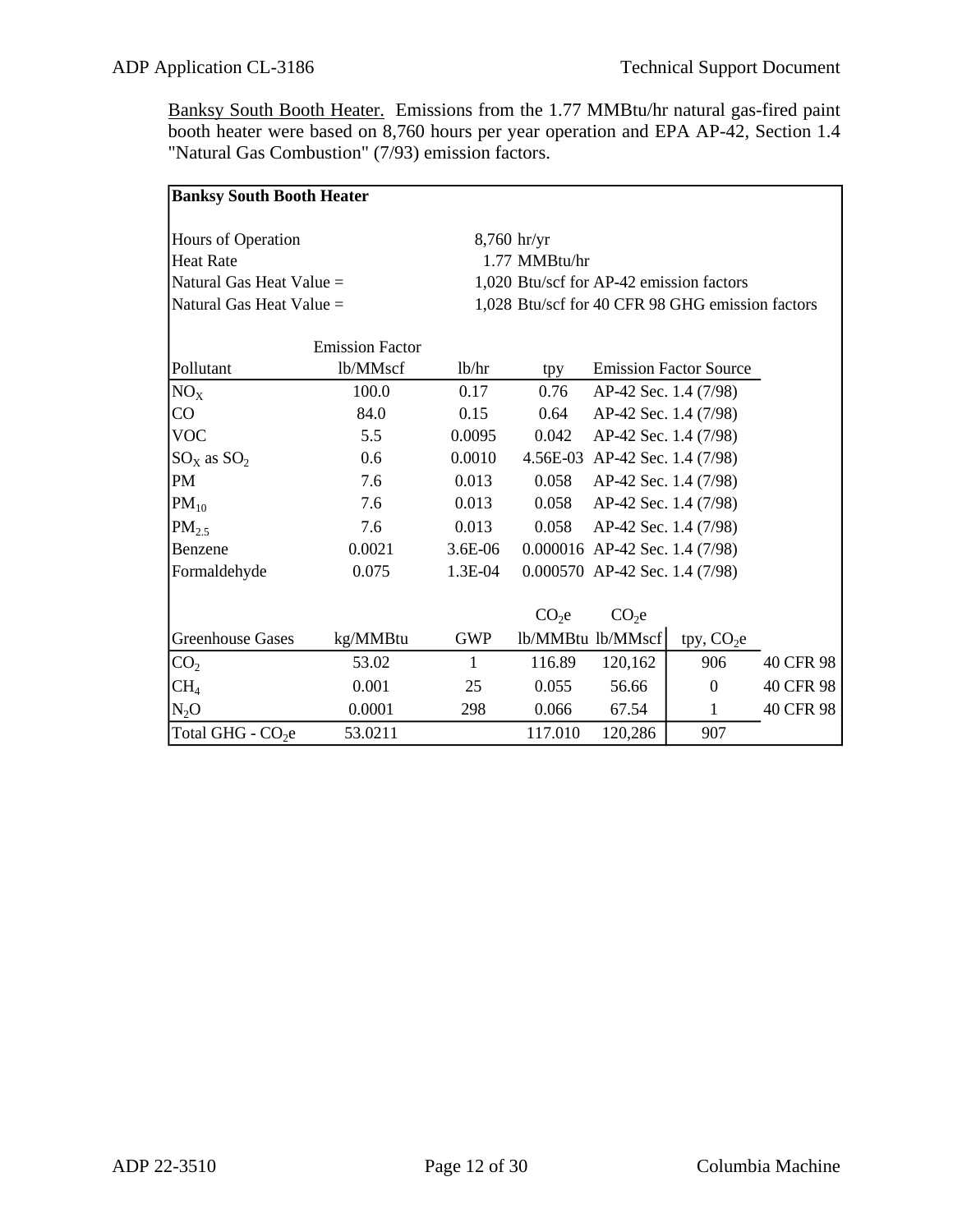Von Dutch North Booth Heater. Emissions from the 1.77 MMBtu/hr natural gas-fired paint booth heater were based on 8,760 hours per year operation and EPA AP-42, Section 1.4 "Natural Gas Combustion" (7/93) emission factors.

| <b>Von Dutch North Booth Heater</b> |                        |              |                   |                                  |                                                  |           |
|-------------------------------------|------------------------|--------------|-------------------|----------------------------------|--------------------------------------------------|-----------|
| Hours of Operation                  |                        |              | $8,760$ hr/yr     |                                  |                                                  |           |
| Heat Rate                           |                        |              | 1.77 MMBtu/hr     |                                  |                                                  |           |
| Natural Gas Heat Value =            |                        |              |                   |                                  | 1,020 Btu/scf for AP-42 emission factors         |           |
| Natural Gas Heat Value =            |                        |              |                   |                                  | 1,028 Btu/scf for 40 CFR 98 GHG emission factors |           |
|                                     |                        |              |                   |                                  |                                                  |           |
|                                     | <b>Emission Factor</b> |              |                   |                                  |                                                  |           |
| Pollutant                           | lb/MMscf               | 1b/hr        | tpy               |                                  | <b>Emission Factor Source</b>                    |           |
| $NO_{X}$                            | 100.0                  | 0.17         | 0.76              | AP-42 Sec. 1.4 (7/98)            |                                                  |           |
| CO                                  | 84.0                   | 0.15         | 0.64              | AP-42 Sec. 1.4 (7/98)            |                                                  |           |
| <b>VOC</b>                          | 5.5                    | 0.010        | 0.042             | AP-42 Sec. 1.4 (7/98)            |                                                  |           |
| $SO_{X}$ as $SO_{2}$                | 0.6                    | 0.0010       |                   | 4.56E-03 AP-42 Sec. 1.4 (7/98)   |                                                  |           |
| PM                                  | 7.6                    | 0.013        | 0.058             | AP-42 Sec. 1.4 (7/98)            |                                                  |           |
| $PM_{10}$                           | 7.6                    | 0.013        | 0.058             | AP-42 Sec. 1.4 (7/98)            |                                                  |           |
| $PM_{2.5}$                          | 7.6                    | 0.013        | 0.058             | AP-42 Sec. 1.4 (7/98)            |                                                  |           |
| Benzene                             | 0.0021                 | 3.6E-06      |                   | $0.000016$ AP-42 Sec. 1.4 (7/98) |                                                  |           |
| Formaldehyde                        | 0.075                  | 1.3E-04      |                   | 0.000570 AP-42 Sec. 1.4 (7/98)   |                                                  |           |
|                                     |                        |              |                   |                                  |                                                  |           |
|                                     |                        |              | CO <sub>2</sub> e | CO <sub>2</sub> e                |                                                  |           |
| <b>Greenhouse Gases</b>             | kg/MMBtu               | <b>GWP</b>   |                   | lb/MMBtu lb/MMscf                | tpy, $CO2e$                                      |           |
| CO <sub>2</sub>                     | 53.02                  | $\mathbf{1}$ | 116.89            | 120,162                          | 906                                              | 40 CFR 98 |
| CH <sub>4</sub>                     | 0.001                  | 25           | 0.055             | 56.66                            | $\overline{0}$                                   | 40 CFR 98 |
| $N_2O$                              | 0.0001                 | 298          | 0.066             | 67.54                            | $\mathbf{1}$                                     | 40 CFR 98 |
| Total GHG - CO <sub>2</sub> e       | 53.0211                |              | 117.010           | 120,286                          | 907                                              |           |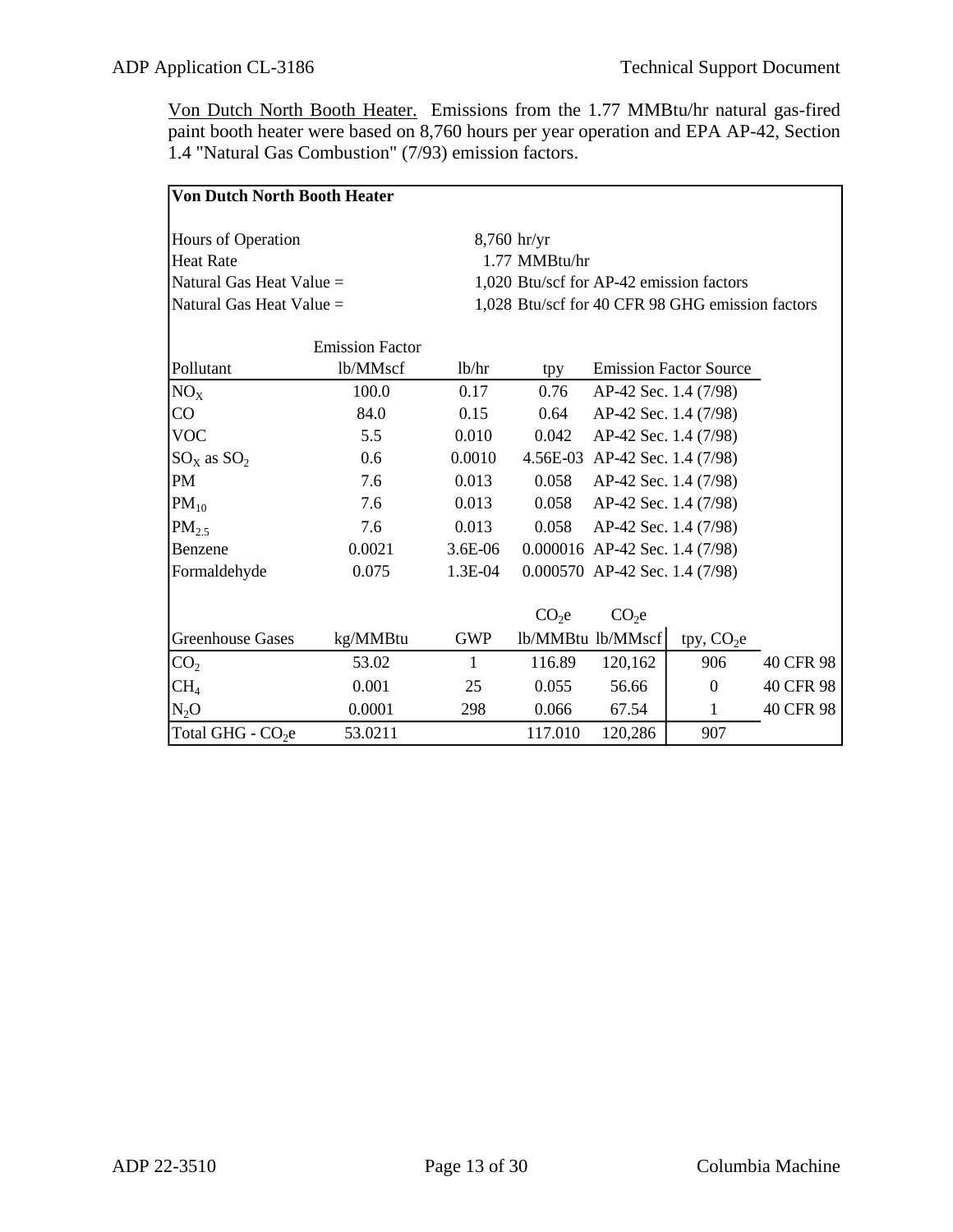Heat Treat Furnace. Emissions from the approximate 6.0 MMBtu/hr (actual heat input for the unit is unknown) natural gas-fired furnace were based on 8,760 hours per year operation and EPA AP-42, Section 1.4 "Natural Gas Combustion" (7/93) emission factors. The furnace typically operates 6,264 hours per year.

| <b>Heat Treat Furnace</b>     |                        |               |                   |                                  |                                                  |           |
|-------------------------------|------------------------|---------------|-------------------|----------------------------------|--------------------------------------------------|-----------|
| Hours of Operation            |                        | $8,760$ hr/yr |                   |                                  |                                                  |           |
| <b>Heat Rate</b>              |                        |               | 6.00 MMBtu/hr     |                                  |                                                  |           |
| Natural Gas Heat Value $=$    |                        |               |                   |                                  | 1,020 Btu/scf for AP-42 emission factors         |           |
| Natural Gas Heat Value =      |                        |               |                   |                                  | 1,028 Btu/scf for 40 CFR 98 GHG emission factors |           |
|                               |                        |               |                   |                                  |                                                  |           |
|                               | <b>Emission Factor</b> |               |                   |                                  |                                                  |           |
| Pollutant                     | lb/MMscf               | lb/hr         | tpy               |                                  | <b>Emission Factor Source</b>                    |           |
| $NO_{X}$                      | 100.0                  | 0.59          | 2.58              | AP-42 Sec. 1.4 (7/98)            |                                                  |           |
| CO                            | 84.0                   | 0.49          | 2.16              | AP-42 Sec. 1.4 (7/98)            |                                                  |           |
| <b>VOC</b>                    | 5.5                    | 0.032         | 0.14              | AP-42 Sec. 1.4 (7/98)            |                                                  |           |
| $SOx$ as $SO2$                | 0.6                    | 0.0035        | 0.015             | AP-42 Sec. 1.4 (7/98)            |                                                  |           |
| PM                            | 7.6                    | 0.045         | 0.20              | AP-42 Sec. 1.4 (7/98)            |                                                  |           |
| $PM_{10}$                     | 7.6                    | 0.045         | 0.20              | AP-42 Sec. 1.4 (7/98)            |                                                  |           |
| PM <sub>2.5</sub>             | 7.6                    | 0.045         | 0.20              | AP-42 Sec. 1.4 (7/98)            |                                                  |           |
| Benzene                       | 0.0021                 | 1.2E-05       |                   | $0.000054$ AP-42 Sec. 1.4 (7/98) |                                                  |           |
| Formaldehyde                  | 0.075                  | 4.4E-04       |                   | $0.001932$ AP-42 Sec. 1.4 (7/98) |                                                  |           |
|                               |                        |               |                   |                                  |                                                  |           |
|                               |                        |               | CO <sub>2</sub> e | CO <sub>2</sub> e                |                                                  |           |
| <b>Greenhouse Gases</b>       | kg/MMBtu               | <b>GWP</b>    |                   | lb/MMBtu lb/MMscf                | tpy, $CO2e$                                      |           |
| CO <sub>2</sub>               | 53.02                  | 1             | 116.89            | 120,162                          | 3,072                                            | 40 CFR 98 |
| CH <sub>4</sub>               | 0.001                  | 25            | 0.055             | 56.66                            | 1                                                | 40 CFR 98 |
| N <sub>2</sub> O              | 0.0001                 | 298           | 0.066             | 67.54                            | $\overline{2}$                                   | 40 CFR 98 |
| Total GHG - CO <sub>2</sub> e | 53.0211                |               | 117.010           | 120,286                          | 3,075                                            |           |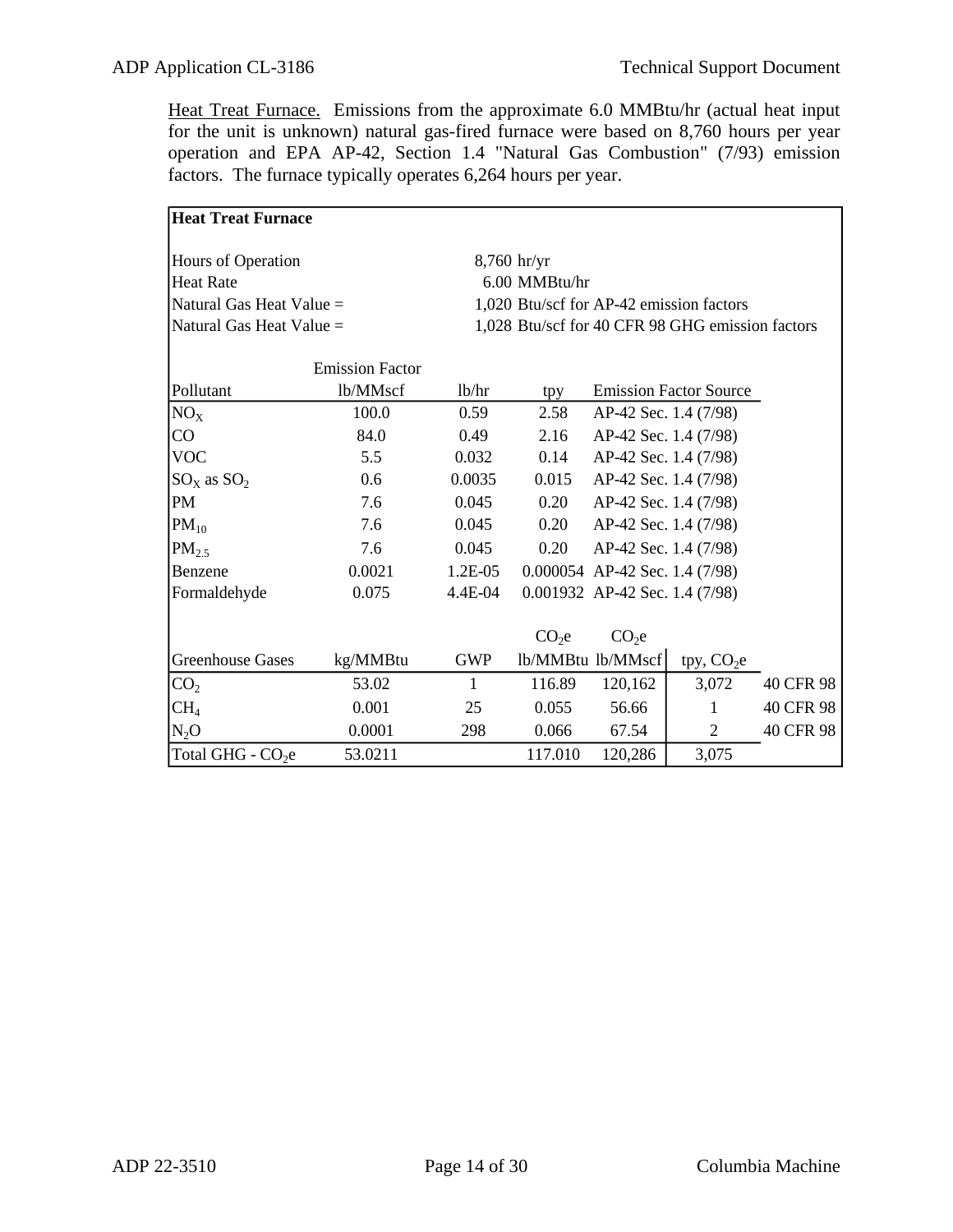Endothermic Generator. Emissions from the 0.41 MMBtu/hr natural gas-fired endothermic generator were based on 8,760 hours per year operation and EPA AP-42, Section 13.5 "Industrial Flares" (4/15) emission factors. The generator typically operates 6,264 hours per year.

The unit uses natural gas in two processes: for the endothermic reaction and combusted in flares (or pilot lights) near the furnace load and unload doors and as a general flare off the unit. They cannot measure how much natural gas goes to which process. It is assumed all natural gas is combusted in the flares.

| <b>Endothermic Generator</b>  |                                    |                    |                   |                   |                                                  |           |
|-------------------------------|------------------------------------|--------------------|-------------------|-------------------|--------------------------------------------------|-----------|
| Hours of Operation            |                                    |                    | $8,760$ hr/yr     |                   |                                                  |           |
| <b>Heat Rate</b>              |                                    |                    | $0.41$ MMBtu/hr   |                   |                                                  |           |
| Natural Gas Heat Value $=$    |                                    |                    |                   |                   | 1,020 Btu/scf for AP-42 emission factors         |           |
| Natural Gas Heat Value $=$    |                                    |                    |                   |                   | 1,028 Btu/scf for 40 CFR 98 GHG emission factors |           |
| Pollutant                     | <b>Emission Factor</b><br>lb/MMBtu | 1 <sub>b</sub> /hr | tpy               |                   | <b>Emission Factor Source</b>                    |           |
| $NO_{X}$                      | 0.07                               | 0.03               | 0.12              |                   | AP-42 Sec. 13.5 (4/15)                           |           |
| CO                            | 0.31                               | 0.13               | 0.56              |                   | AP-42 Sec. 13.5 (4/15)                           |           |
| <b>VOC</b>                    | 0.57                               | 0.23               | 1.02              |                   | AP-42 Sec. 13.5 (4/15)                           |           |
|                               |                                    |                    | CO <sub>2</sub> e | CO <sub>2</sub> e |                                                  |           |
| <b>Greenhouse Gases</b>       | kg/MMBtu                           | <b>GWP</b>         |                   | lb/MMBtu lb/MMscf | tpy, $CO2e$                                      |           |
| CO <sub>2</sub>               | 53.02                              |                    | 116.89            | 120,162           | 210                                              | 40 CFR 98 |
| CH <sub>4</sub>               | 0.001                              | 25                 | 0.055             | 56.66             | $\Omega$                                         | 40 CFR 98 |
| $N_2O$                        | 0.0001                             | 298                | 0.066             | 67.54             | $\theta$                                         | 40 CFR 98 |
| Total GHG - CO <sub>2</sub> e | 53.0211                            |                    | 117.010           | 120,286           | 210                                              |           |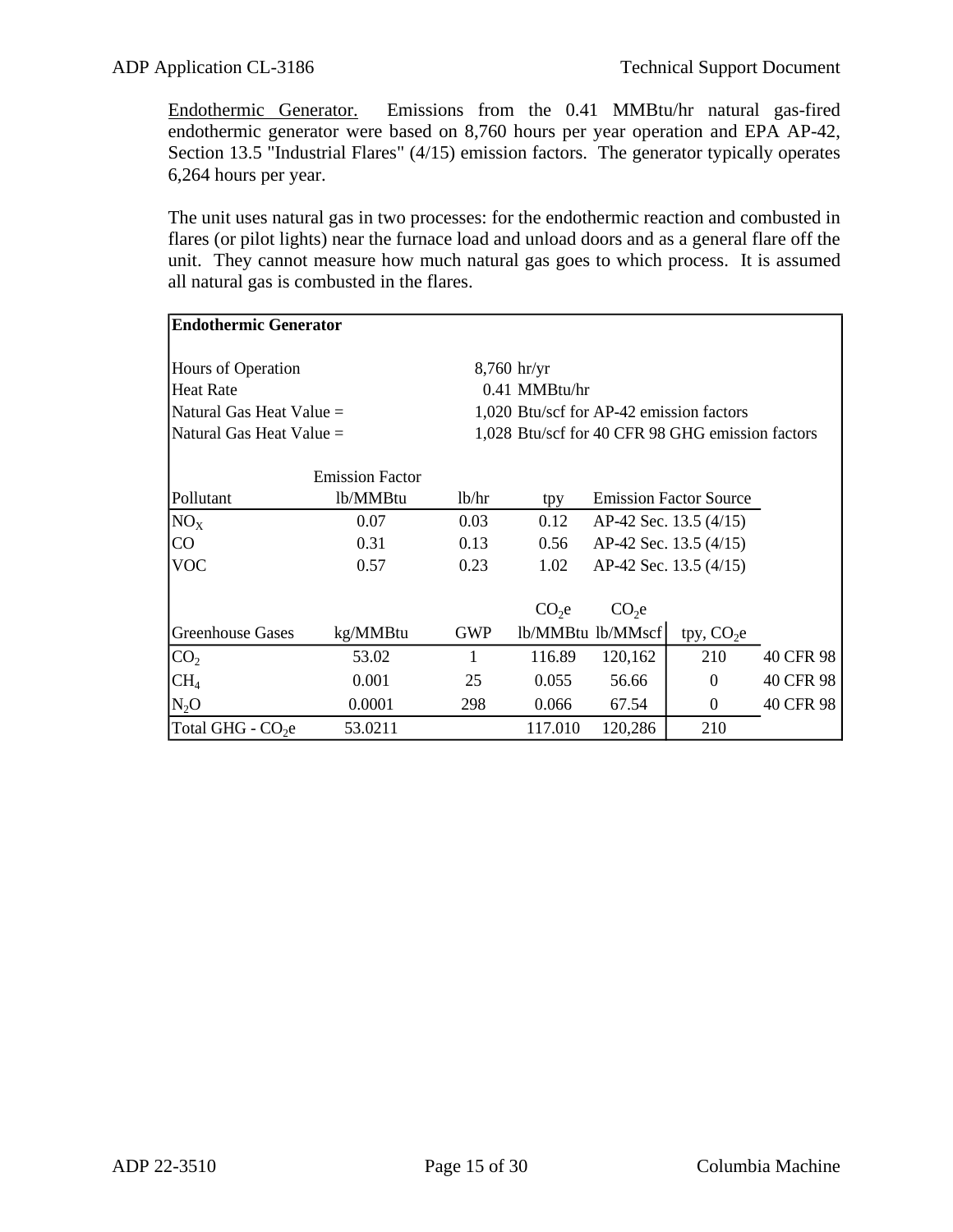Boiler. Emissions from the 4.2 MMBtu/hr natural gas-fired fire-tube boiler were calculated based on 8,760 hours per year operation and EPA AP-42, Section 1.4 "Natural Gas Combustion" (7/93) emission factors. The boiler typically operates between November and March.

| Boiler                         |                        |              |                   |                                  |                                                  |           |
|--------------------------------|------------------------|--------------|-------------------|----------------------------------|--------------------------------------------------|-----------|
|                                |                        |              | $8,760$ hr/yr     |                                  |                                                  |           |
| Hours of Operation             |                        |              |                   |                                  |                                                  |           |
| Heat Rate                      |                        |              | 4.20 MMBtu/hr     |                                  |                                                  |           |
| Natural Gas Heat Value =       |                        |              |                   |                                  | 1,020 Btu/scf for AP-42 emission factors         |           |
| Natural Gas Heat Value =       |                        |              |                   |                                  | 1,028 Btu/scf for 40 CFR 98 GHG emission factors |           |
|                                |                        |              |                   |                                  |                                                  |           |
|                                | <b>Emission Factor</b> |              |                   |                                  |                                                  |           |
| Pollutant                      | lb/MMscf               | lb/hr        | tpy               |                                  | <b>Emission Factor Source</b>                    |           |
| $NO_{X}$                       | 100.0                  | 0.41         | 1.80              | AP-42 Sec. 1.4 (7/98)            |                                                  |           |
| CO                             | 84.0                   | 0.35         | 1.51              | AP-42 Sec. 1.4 (7/98)            |                                                  |           |
| <b>VOC</b>                     | 5.5                    | 0.023        | 0.10              | AP-42 Sec. 1.4 (7/98)            |                                                  |           |
| $\text{SO}_X$ as $\text{SO}_2$ | 0.6                    | 0.0025       | 0.011             | AP-42 Sec. 1.4 (7/98)            |                                                  |           |
| PM                             | 7.6                    | 0.031        | 0.14              | AP-42 Sec. 1.4 (7/98)            |                                                  |           |
| $PM_{10}$                      | 7.6                    | 0.031        | 0.14              | AP-42 Sec. 1.4 (7/98)            |                                                  |           |
| $PM_{2.5}$                     | 7.6                    | 0.031        | 0.14              | AP-42 Sec. 1.4 (7/98)            |                                                  |           |
| Benzene                        | 0.0021                 | 8.6E-06      |                   | $0.000038$ AP-42 Sec. 1.4 (7/98) |                                                  |           |
| Formaldehyde                   | 0.075                  | 3.1E-04      |                   | 0.001353 AP-42 Sec. 1.4 (7/98)   |                                                  |           |
|                                |                        |              |                   |                                  |                                                  |           |
|                                |                        |              | CO <sub>2</sub> e | CO <sub>2</sub> e                |                                                  |           |
| <b>Greenhouse Gases</b>        | kg/MMBtu               | <b>GWP</b>   |                   | lb/MMBtu lb/MMscf                | tpy, $CO2e$                                      |           |
| CO <sub>2</sub>                | 53.02                  | $\mathbf{1}$ | 116.89            | 120,162                          | 2,150                                            | 40 CFR 98 |
| CH <sub>4</sub>                | 0.001                  | 25           | 0.055             | 56.66                            | 1                                                | 40 CFR 98 |
| $N_2O$                         | 0.0001                 | 298          | 0.066             | 67.54                            | 1                                                | 40 CFR 98 |
| Total GHG - CO <sub>2</sub> e  | 53.0211                |              | 117.010           | 120,286                          | 2,153                                            |           |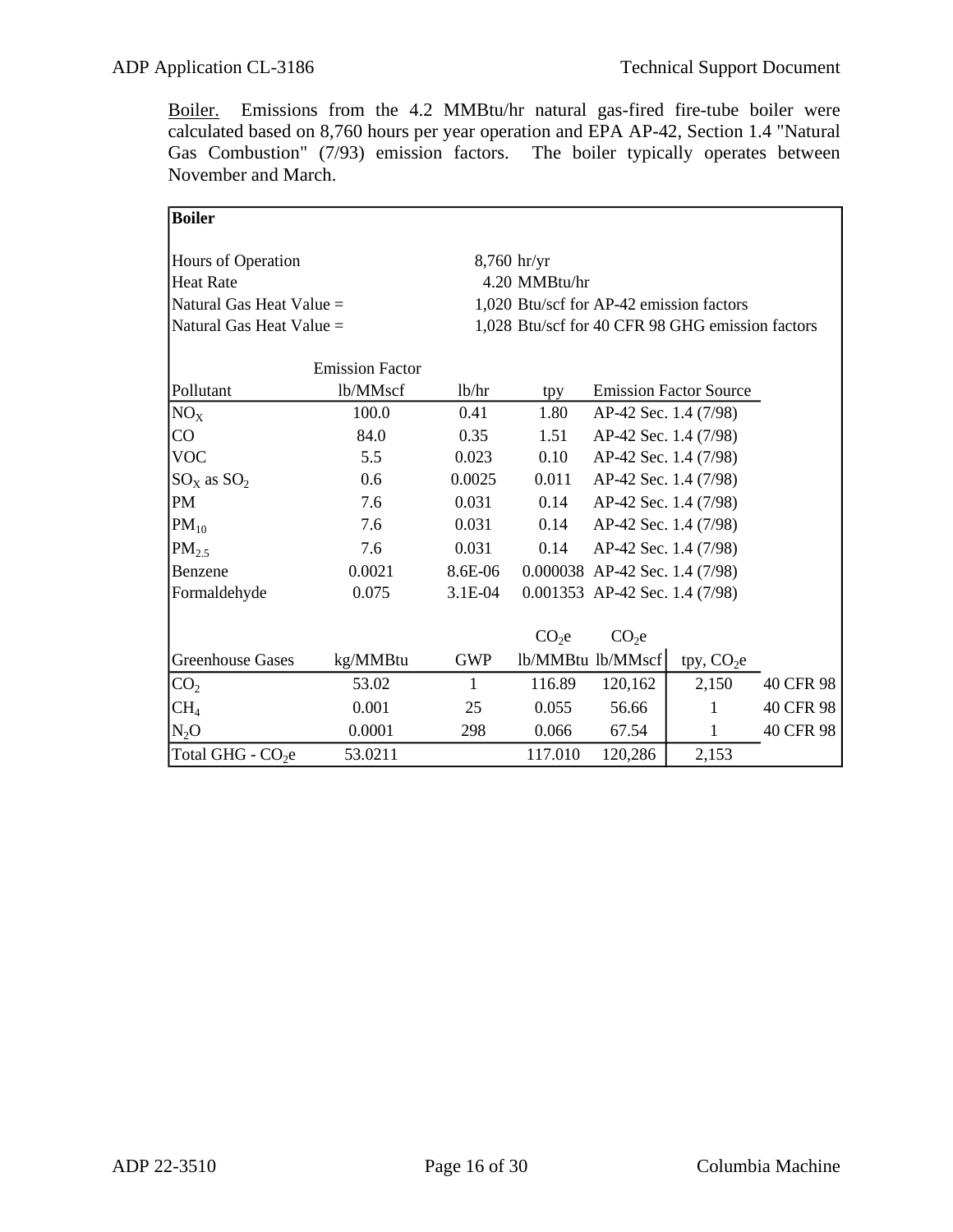6.c. Welding Emissions. Estimated emissions from the welding operations are based on EPA AP-42, Section 12.19 "Electric Arc Welding" (7/94) emission factors for electric arc welding and maximum annual usage of welding rods (electrodes).

| Rod Type            | Emission        | Emission       | Emission         | Emission         | Emission         |
|---------------------|-----------------|----------------|------------------|------------------|------------------|
|                     | (lb)<br>Factor  | (lb)<br>Factor | Factor (lb)      | Factor (lb)      | Factor           |
|                     | $PM_{10}/1,000$ | Cr(III)/1,000  | Co/1,000         | Mn/1,000         | (lb)             |
|                     | lbs of Rod)     | lbs of Rod)    | <b>lbs</b><br>of | <b>lbs</b><br>of | Ni/1,000         |
|                     |                 |                | Rod)             | Rod)             | <b>lbs</b><br>of |
|                     |                 |                |                  |                  | Rod)             |
| 14Mn-4Cr            | 81.6            | 1.39           | $-$              | 23.2             | 1.71             |
| E11018              | 16.4            | --             | $-$              | 1.38             | --               |
| E308                | 10.8            | 0.393          | 0.001            | 0.252            | 0.043            |
| E310                | 15.1            | 2.53           | $-$              | 2.2              | 0.196            |
| E316                | 10.0            | 0.522          |                  | 0.544            | 0.055            |
| E410                | 13.2            | $-$            |                  | 0.685            | 0.014            |
| E6010               | 25.6            | 0.003          |                  | 0.991            | 0.004            |
| E6011               | 38.4            | 0.005          | 0.001            | 0.998            | 0.05             |
| E6012               | 8.0             | $-$            | $-$              | $--$             | $-$              |
| E6013               | 19.7            | 0.004          | < 0.001          | 0.945            | 0.002            |
| E7018               | 18.4            | 0.006          | < 0.001          | 1.03             | 0.002            |
| E7024               | 9.2             | 0.001          |                  | 0.629            | $-$              |
| E7028               | 18.0            | 0.013          |                  | 0.846            |                  |
| E8018               | 17.1            | 0.017          |                  | 0.03             | 0.051            |
| E9015               | 17.0            | $-$            |                  |                  |                  |
| E9018               | 16.9            | 0.212          |                  | 0.783            | 0.013            |
| ECoCr               | 27.9            | --             |                  |                  |                  |
| ENi-Cl              | 18.2            | $-$            |                  | 0.039            | 0.890            |
| <b>ENiCrMo</b>      | 11.7            | 0.420          |                  | 0.043            | 0.247            |
| EN <sub>i</sub> -Cu | 10.1            | $-$            |                  | 0.212            | 0.423            |
| E308L               | 5.4             | 0.524          | < 0.001          | 0.346            | 0.184            |
| E70S                | 5.2             | 0.001          | < 0.001          | 0.318            | 0.001            |
| ER1260              | 20.5            | 0.004          |                  |                  |                  |
| ER5154              | 24.1            | 0.010          |                  | 0.034            | $-$              |
| <b>ER316</b>        | 3.2             | 0.528          |                  | 0.245            | 0.226            |
| <b>ERNiCrMo</b>     | 3.9             | 0.353          |                  | 0.070            | 1.25             |
| <b>ERNiCu</b>       | 2.0             | < 0.001        |                  | 0.022            | 0.451            |
| E110                | 20.8            | 0.002          |                  | 2.02             | 0.112            |
| E11018              | 57.0            | 0.969          |                  | 0.704            | 0.102            |
| E308LT              | 9.1             |                |                  |                  | $-$              |
| E316LT              | 8.5             | 0.970          |                  | 0.590            | 0.093            |
| E70T                | 15.1            | 0.004          |                  | 0.891            | 0.005            |
| E71T                | 12.2            | 0.002          | < 0.001          | 0.662            | 0.004            |
| EM12K               | 0.05            | $-$            | --               | $-$              | --               |
|                     |                 |                |                  |                  |                  |

| Emission Factors from EPA AP-42, Section 12.19: |  |  |  |
|-------------------------------------------------|--|--|--|
|                                                 |  |  |  |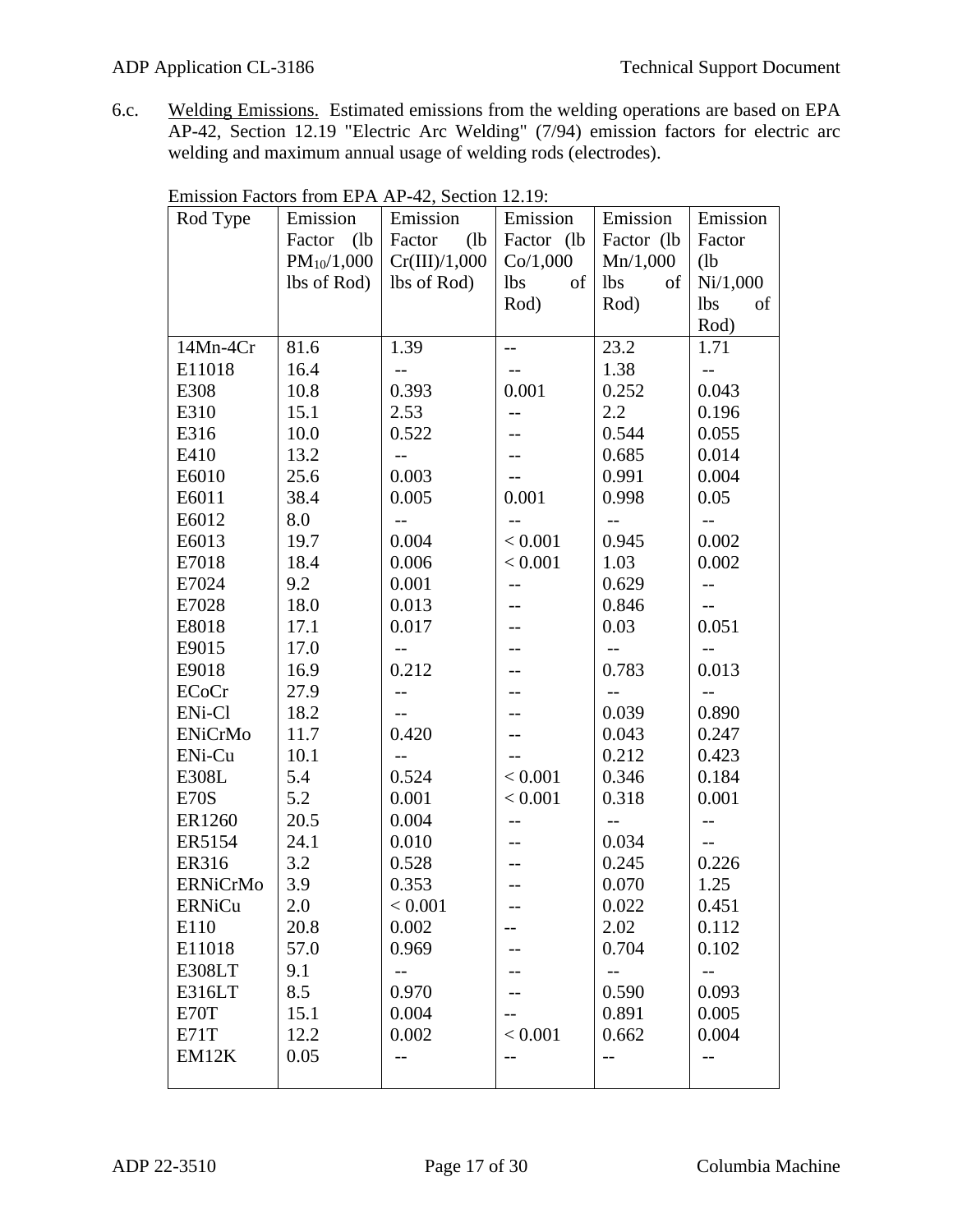A sample of emission factors is listed above.

The facility uses a variety of rod types from year to year. Emission factors and emissions vary based on the type of rod used. The Small Quantity Emission Rate (SQER) and Acceptable Source Impact Level (ASIL) are thresholds established in WAC 173-460 (effective 2/14/94). The following emission throughputs were established for Columbia Machine before WAC 173-460 became effective. Based on usage established in SWCAA 95-1760, rod type, and a potential maximum rod usage of 116,550 lbs/year, emissions were as follows:

| Pollutant     |        | ASIL $(\mu g/m^3)$ SQER (lb/yr) lb/yr |       | TPY    |
|---------------|--------|---------------------------------------|-------|--------|
| PM            |        |                                       | 1,512 | 0.76   |
| Chromium(III) | 1.7    | 175                                   | 5.65  | 0.0028 |
| Cobalt        | 0.17   | 175                                   | 0.42  | 0.0002 |
| Manganese     | 3.3    | 175                                   | 870.2 | 0.44   |
| Nickel        | 0.0021 | 0.5                                   | 3.4   | Ი ᲘᲘ17 |

The manganese limit established in SWCAA 95-1760 was determined using T-SCREEN modeling. The ASIL for manganese of 3.3  $\mu$ g/m<sup>3</sup>, identified in WAC 173-460-160, will not be exceeded if the facility does not exceed 660 lbs/year of manganese emissions. Nickel emissions were not limited above the SQER.

6.d. The Bystronic Baghouse. Emissions from operation of the Bystronic Torit baghouse are calculated based on a maximum emission concentration of 0.005 gr/dscf, a rated airflow of 3,000 acfm, and 8,760 hrs/yr of potential operation. All emitted PM is assumed to be  $PM_{10}$ and  $PM<sub>2.5</sub>$ .

| <b>Bystronic Baghouse</b>   |                    |                      |      |                        |
|-----------------------------|--------------------|----------------------|------|------------------------|
| Rated Airflow $=$           | $3,000$ scfm       |                      |      |                        |
| $\Gamma$ Grain Loading =    |                    | $0.005$ gr/dscf      |      |                        |
| Hours of Operation $=$      |                    | 8,760 hours per year |      |                        |
|                             |                    |                      |      |                        |
|                             | Emission           |                      |      |                        |
|                             | Factor             |                      |      | <b>Emission Factor</b> |
| Pollutant                   | 1 <sub>b</sub> /hr | 1 <sub>b</sub> /yr   | tpy  | Source                 |
| Total $PM/PM_{10}/PM_{2.5}$ | 0.13               | 1,126                | 0.56 | Engineering estimate   |

6.e. The K5000 Plasma Cutter Mist Collector and Filters. Emissions from operation of the K5000 Plasma Cutter Donaldson Torit filters are calculated based on a maximum emission concentration of 0.005 gr/dscf, a rated airflow of 4,000 acfm, and 8,760 hrs/yr of potential operation. All emitted PM is assumed to be  $PM_{10}$  and  $PM_{2.5}$ .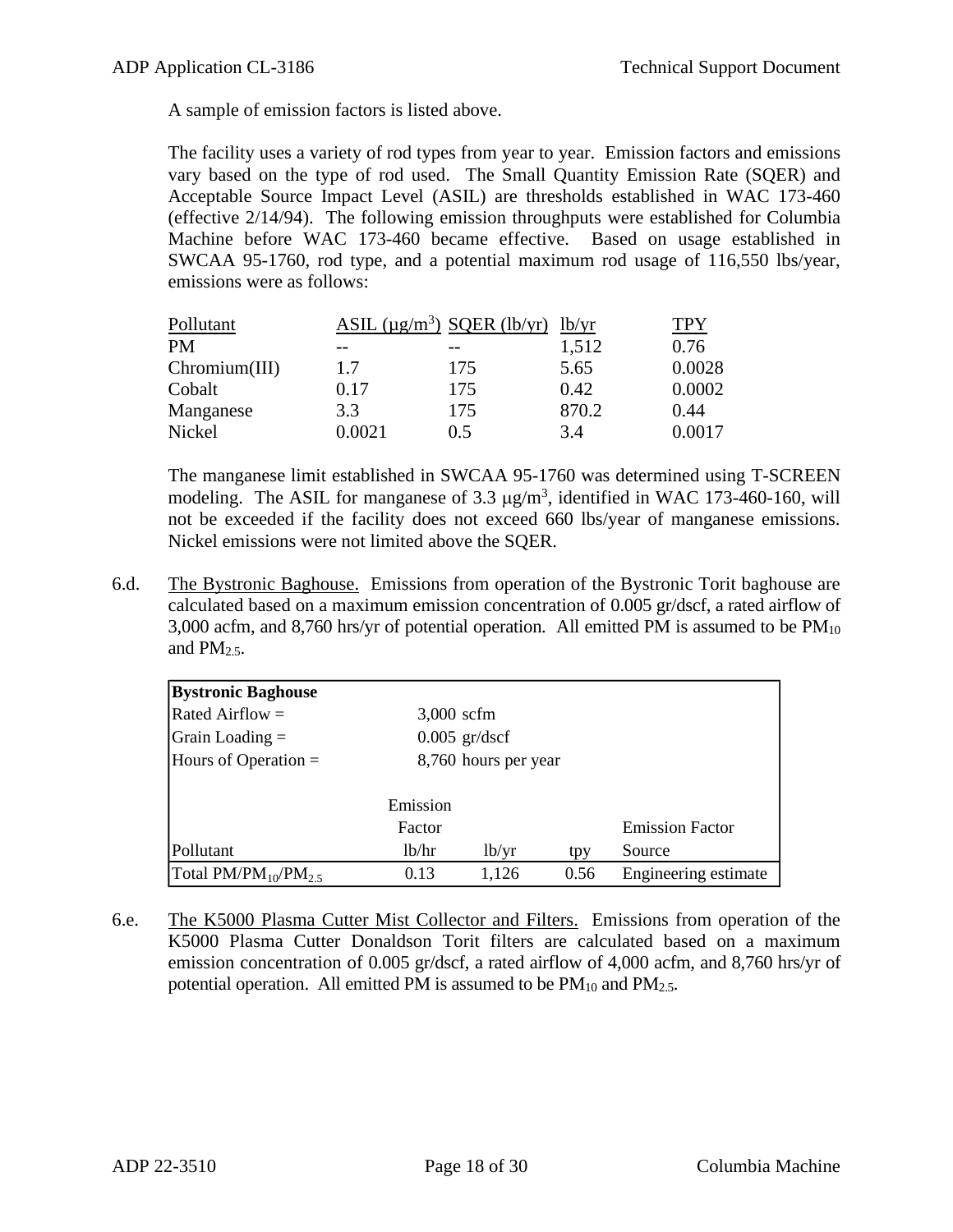| K5000 Filter                |              |                      |      |                        |
|-----------------------------|--------------|----------------------|------|------------------------|
| Rated Airflow $=$           | $4,000$ scfm |                      |      |                        |
| $\alpha$ Grain Loading =    |              | $0.005$ gr/dscf      |      |                        |
| Hours of Operation $=$      |              | 8,760 hours per year |      |                        |
|                             |              |                      |      |                        |
|                             | Emission     |                      |      |                        |
|                             | Factor       |                      |      | <b>Emission Factor</b> |
| Pollutant                   | lb/hr        | 1 <sub>b</sub> /yr   | tpy  | Source                 |
| Total $PM/PM_{10}/PM_{2.5}$ | 0.17         | 1,502                | 0.75 | Engineering estimate   |

6.f. The K3000 Plasma Cutter Mist Collector and Filters (*new*). Emissions from operation of the K3000 Plasma Cutter filters are calculated based on a maximum emission concentration of 0.005 gr/dscf, a rated airflow of 4,000 acfm, and 8,760 hrs/yr of potential operation. All emitted PM is assumed to be  $PM_{10}$  and  $PM_{2.5}$ .

| K3000 Baghouse              |              |                      |      |                        |
|-----------------------------|--------------|----------------------|------|------------------------|
| Rated Airflow $=$           | $4,000$ scfm |                      |      |                        |
| Grain Loading $=$           |              | $0.005$ gr/dscf      |      |                        |
| Hours of Operation $=$      |              | 8,760 hours per year |      |                        |
|                             | Emission     |                      |      |                        |
|                             | Factor       |                      |      | <b>Emission Factor</b> |
| Pollutant                   | 1b/hr        | 1 <sub>b</sub> /yr   | tpy  | Source                 |
| Total $PM/PM_{10}/PM_{2.5}$ | 0.17         | 1,502                | 0.75 | Engineering estimate   |

6.g. The Sandblasting Baghouse. Emissions from operation of the Sandblasting Wheelabrator baghouse are calculated based on a maximum emission concentration of 0.005 gr/dscf, a rated airflow of 11,200 acfm, and 8,760 hrs/yr of potential operation. All emitted PM is assumed to be  $PM_{10}$  and  $PM_{2.5}$ .

| <b>Sandblasting Baghouse</b> |             |                      |      |                        |
|------------------------------|-------------|----------------------|------|------------------------|
| Rated Airflow $=$            | 11,200 scfm |                      |      |                        |
| $Grain$ Loading $=$          |             | $0.005$ gr/dscf      |      |                        |
| Hours of Operation $=$       |             | 8,760 hours per year |      |                        |
|                              |             |                      |      |                        |
|                              | Emission    |                      |      |                        |
|                              | Factor      |                      |      | <b>Emission Factor</b> |
| Pollutant                    | lb/hr       | 1 <sub>b</sub> /yr   | tpy  | Source                 |
| Total $PM/PM_{10}/PM_{25}$   | 0.48        | 4,205                | 2.10 | Engineering estimate   |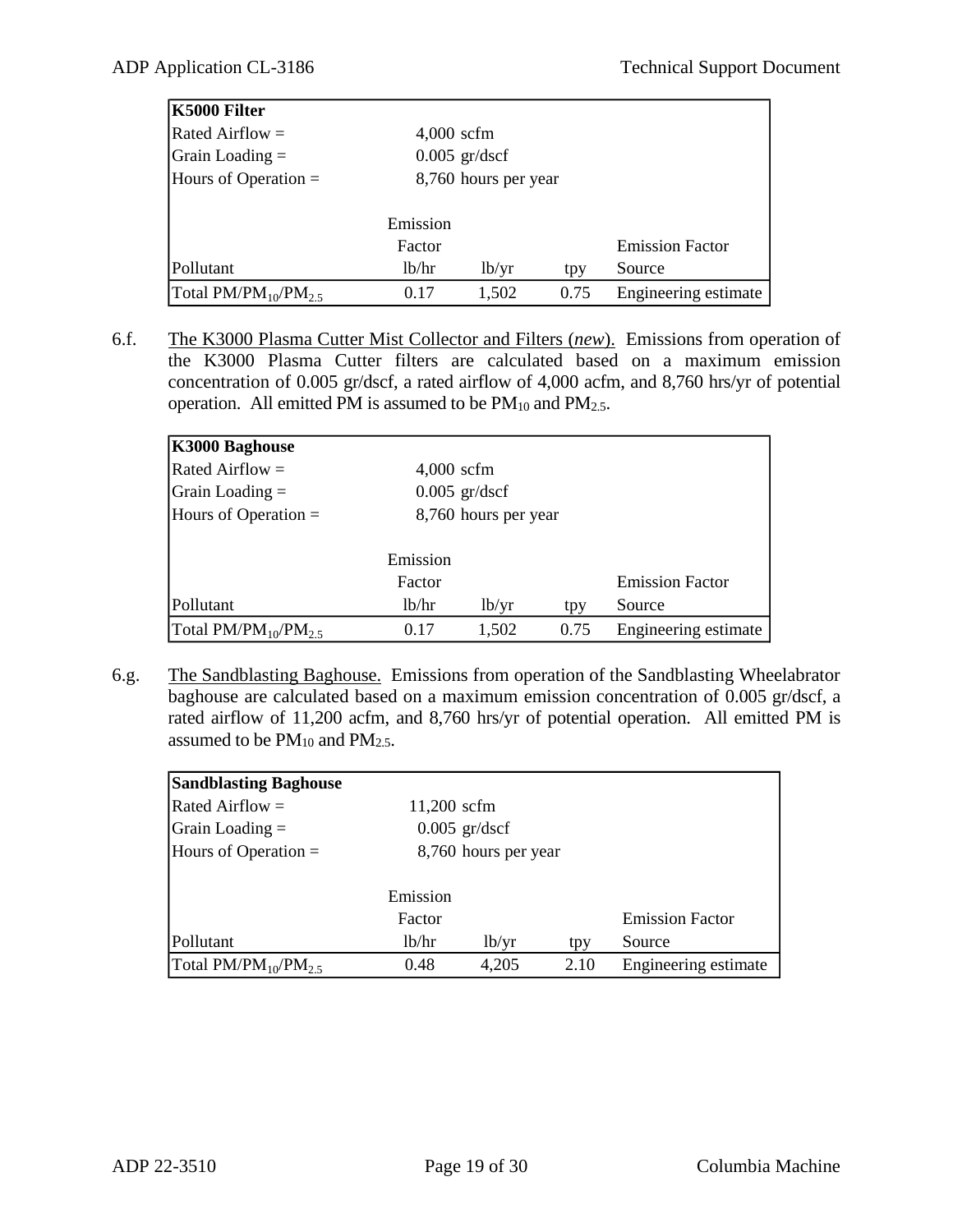6.h. Emergency Generator - Engine. Emissions of criteria air pollutants from the combustion of road-grade #2 diesel (0.0015% or less sulfur by weight) in the emergency generator engine were estimated assuming that the generator is operated 200 hours per year at full load.

| <b>Emergency Generator Engine</b>                                                                   |          |                                                                                               |                         |                     |                               |                           |
|-----------------------------------------------------------------------------------------------------|----------|-----------------------------------------------------------------------------------------------|-------------------------|---------------------|-------------------------------|---------------------------|
| Hours of Operation $=$                                                                              |          | 200 hours                                                                                     |                         |                     |                               |                           |
| Power Output $=$                                                                                    |          | 114 horsepower                                                                                |                         |                     |                               |                           |
| Diesel Density $=$<br>Fuel Sulfur Content $=$<br>Fuel Consumption Rate $=$<br>Fuel Heat Content $=$ |          |                                                                                               | 7.206 pounds per gallon |                     |                               |                           |
|                                                                                                     |          | $0.0015$ % by weight                                                                          |                         |                     |                               |                           |
|                                                                                                     |          | 5.76 gallons per hour (estimate)<br>0.138 MMBtu/gal (for use with GHG factors from 40 CFR 98) |                         |                     |                               |                           |
|                                                                                                     |          |                                                                                               |                         |                     |                               | Annual Fuel Consumption = |
|                                                                                                     |          |                                                                                               |                         |                     |                               |                           |
|                                                                                                     | Emission | Emission                                                                                      |                         |                     |                               |                           |
|                                                                                                     | Factor   | Factor                                                                                        | Emissions               |                     |                               |                           |
| Pollutant                                                                                           | lb/hp-hr | 1b/hr                                                                                         | tpy                     |                     | <b>Emission Factor Source</b> |                           |
| $NO_{X}$                                                                                            | 0.0150   | 1.71                                                                                          | 0.17                    | John Deere          |                               |                           |
| <b>CO</b>                                                                                           | 0.0187   | 2.14                                                                                          | 0.21                    | John Deere          |                               |                           |
| <b>VOC</b>                                                                                          | 0.00220  | 0.25                                                                                          | 0.025                   | John Deere          |                               |                           |
| $ {\rm SO}_\chi \, {\rm as}~ {\rm SO}_2 $                                                           | 0.000011 | 0.0012                                                                                        | 0.00012                 | <b>Mass Balance</b> |                               |                           |
| PM                                                                                                  | 0.00090  | 0.10                                                                                          | 0.010                   | John Deere          |                               |                           |
| $PM_{10}$                                                                                           | 0.00090  | 0.10                                                                                          | 0.010                   | John Deere          |                               |                           |
| PM <sub>2.5</sub>                                                                                   | 0.00090  | 0.10                                                                                          | 0.010                   | John Deere          |                               |                           |
|                                                                                                     |          |                                                                                               |                         |                     |                               |                           |
|                                                                                                     |          |                                                                                               | CO <sub>2</sub> e       | CO <sub>2</sub> e   |                               | <b>Emission Factor</b>    |
| Greenhouse Gases                                                                                    | kg/MMBtu | <b>GWP</b>                                                                                    | lb/MMBtu                | lb/gallon           | tpy, $CO2e$                   | Source                    |
| CO <sub>2</sub>                                                                                     | 73.96    | 1                                                                                             | 163.054                 | 22.501              | 12.961                        | 40 CFR 98                 |
| CH <sub>4</sub>                                                                                     | 0.003    | 25                                                                                            | 0.165                   | 0.023               | 0.013                         | 40 CFR 98                 |
| $N_2O$                                                                                              | 0.0006   | 298                                                                                           | 0.394                   | 0.054               | 0.031                         | 40 CFR 98                 |
| Total GHG - CO <sub>2</sub> e                                                                       | 73.9636  |                                                                                               | 163.613                 | 22.579              | 13.005                        |                           |

In the future, emissions must be calculated using the emission factors identified above unless new emission factors are provided by the manufacturer or developed through source testing.

6.i. Emissions Summary

| <b>Air Pollutant</b> | <b>Potential to Emit</b><br>(tpy) | <b>Project Impact (tpy)</b> |
|----------------------|-----------------------------------|-----------------------------|
| NO <sub>x</sub>      | 8.32                              |                             |
| CO                   | 7.52                              |                             |
| VOC.                 | 26.50                             |                             |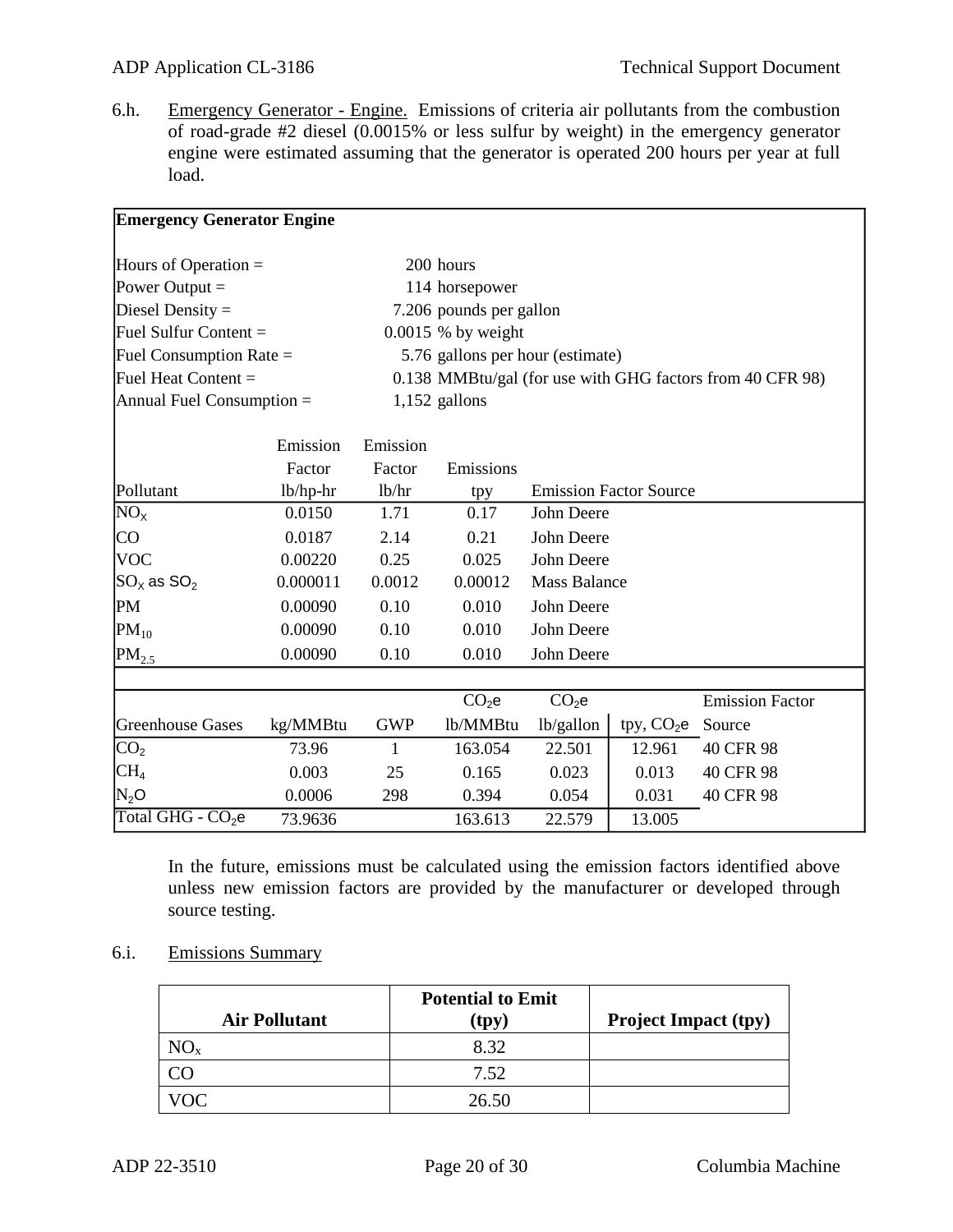| SO <sub>2</sub>   | 0.05  |      |
|-------------------|-------|------|
| <b>PM</b>         | 5.58  | 0.75 |
| $PM_{10}$         | 5.58  | 0.75 |
| PM <sub>2.5</sub> | 5.55  | 0.75 |
| <b>TAPs</b>       | 14.34 |      |
| <b>HAPs</b>       | 8.19  |      |

## **7. REGULATIONS AND EMISSION STANDARDS**

Regulations have been established for the control of emissions of air pollutants to the ambient air. Regulations applicable to the proposed facility that have been used to evaluate the acceptability of the proposed facility and establish emission limits and control requirements include, but are not limited to, the following regulations, codes, or requirements. These items establish maximum emissions limits that could be allowed and are not to be exceeded for new or existing facilities. More stringent limits are established in this ADP consistent with implementation of Best Available Control Technology (BACT):

- 7.a. Title 40 Code of Federal Regulations (40 CFR) 60 Subpart IIII [§60.4200 *et seq.*] "Standards of Performance for Stationary Compression Ignition Internal Combustion Engines" applies to each compression ignition (CI) internal combustion engine (ICE) that commences construction after July 11, 2005, and is manufactured after April 1, 2006, or that is modified or reconstructed after July 11, 2005. This subpart does not apply to the emergency generator engine because the engine was manufactured prior to the applicability date.
- 7.b. 40 CFR 63 Subpart ZZZZ [§63.6580 *et seq.*] "National Emissions Standards for Hazardous Air Pollutants (NESHAP) for Stationary Reciprocating Internal Combustion Engines" establishes national emission limitations and operating limitations for HAP emitted from stationary reciprocating internal combustion engines located at major and area sources of HAP emissions. The existing emergency generator engine is located at an area source of HAP and used in emergency situations; therefore, this regulation applies to the existing engine.

SWCAA has not yet taken delegation of this regulation; therefore, at this time, EPA is the Administrator of this regulation, and the facility must communicate directly with EPA regarding compliance demonstrations and/or reporting required by this rule.

For purposes of this Subpart, "diesel fuel" also includes any non-distillate fuel with comparable physical and chemical properties (e.g., biodiesel) that is suitable for use in compression ignition engines per §63.6675.

7.c. 40 CFR 63 Subpart HHHHHH [63.11169 *et seq.*] "National Emission Standards for Hazardous Air Pollutants: Paint Stripping and Miscellaneous Surface Coating Operations at Area Sources" establishes standards and work practices for all area sources engaged in paint stripping operations using methylene chloride, autobody refinishing operations, or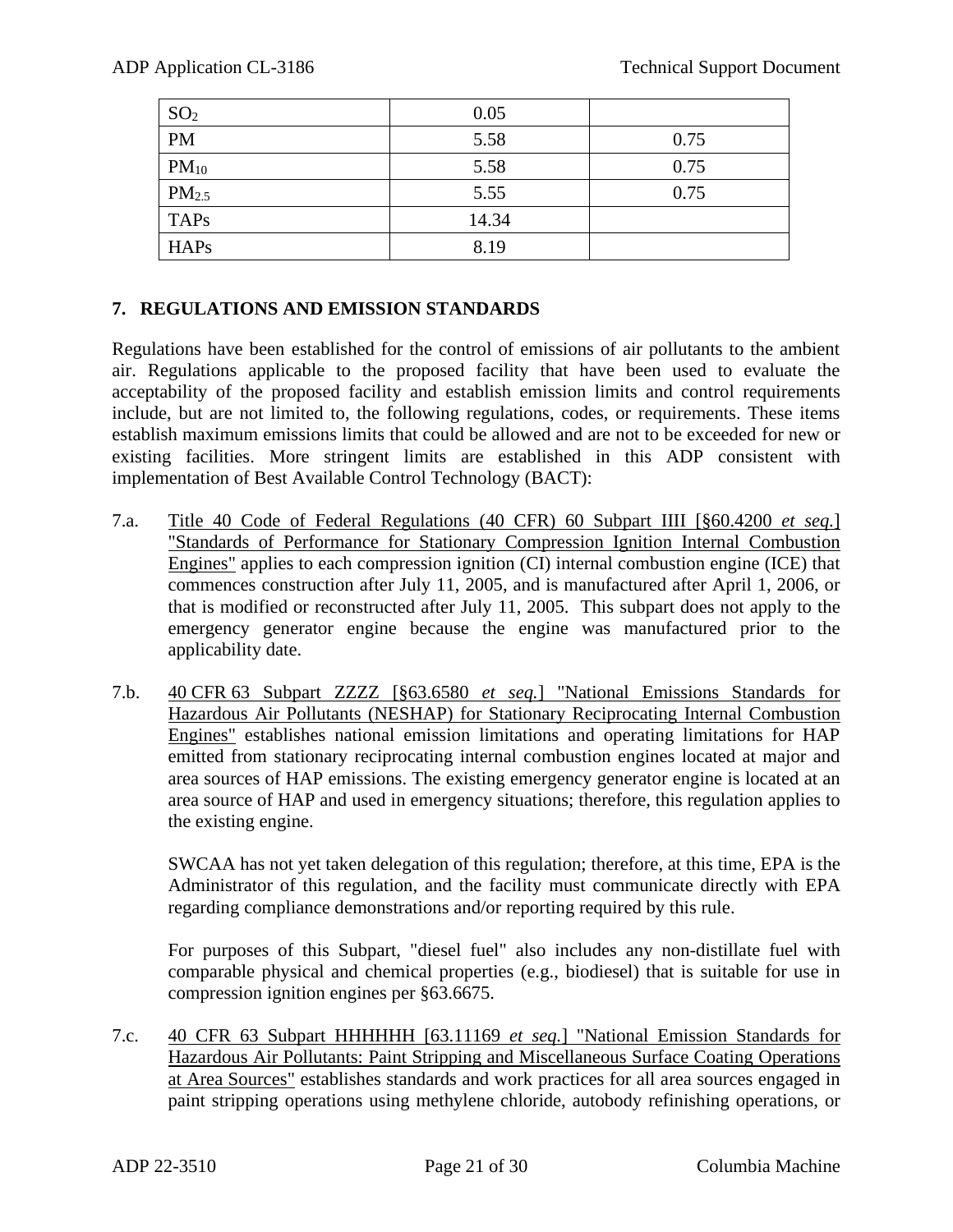spray coating of metal or plastic parts with coatings that contain chromium, lead, manganese, nickel, or cadmium (target HAPs). This facility does not spray coat the target HAPs, so this regulation is not applicable. SWCAA has only taken delegation of this regulation for Title V facilities.

7.d. 40 CFR 63 Subpart JJJJJJ [§63.11193 *et seq.*] "National Emission Standards for Hazardous Air Pollutants for Industrial, Commercial, and Institutional Boilers Area Sources" establishes national emission limitations and operating limitations for HAP emitted from boilers fired on specific fuels at area sources. The facility is an area source of HAP, but the boiler is classified as a gas boiler. Gas-fired boilers, which burn gaseous fuel and only burn liquid fuel during periods of gas curtailment, gas supply interruption, and periodic testing up to 48 hr/yr, are not covered under the regulation; therefore, this regulation does not apply to the boilers. SWCAA currently has delegation for this regulation for major sources only and has chosen not to independently implement the associated requirements. This facility is not a major source.

For purposes of this Subpart, "distillate oil" includes "biodiesel as defined by the American Society of Testing and Materials in ASTM D6751-11b" per §63.11237. Also, "liquid fuels" includes "distillate oil, residual oil, any form of liquid fuel derived from petroleum, used oil meeting the specification in 40 CFR 279.11, liquid biofuels, biodiesel, and vegetable oil, and comparable fuels as defined under 40 CFR 261.38."

- 7.e. 40 CFR 63 Subpart XXXXXX [63.11514 *et seq.*] "National Emissions Standards for Hazardous Air Pollutants Area Source Standards for Nine Metal Fabrication and Finishing Source Categories" establishes standards and work practices for dry abrasive blasting, machining, dry grinding and polishing, spray painting, and welding operations at area sources primarily engaged in one of nine selected metal fabrication and finishing source categories. This regulation is applicable to the facility. SWCAA has only taken delegation of this regulation for Title V facilities; therefore, requirements from this regulation have not been included in the ADP.
- 7.f. Revised Code of Washington (RCW) 70A.15.2040 empowers any activated air pollution control authority to prepare and develop a comprehensive plan or plans for the prevention, abatement and control of air pollution within its jurisdiction. An air pollution control authority may issue such orders as may be necessary to effectuate the purposes of the Washington Clean Air Act (RCW 70A.15) and enforce the same by all appropriate administrative and judicial proceedings subject to the rights of appeal as provided in Chapter 62, Laws of 1970 ex. sess.
- 7.g. RCW 70A.15.2210 provides for the inclusion of conditions of operation as are reasonably necessary to assure the maintenance of compliance with the applicable ordinances, resolutions, rules and regulations when issuing an ADP for installation and establishment of an air contaminant source.
- 7.h. WAC 173-460 "Controls for New Sources of Toxic Air Pollutants" (effective 8/21/1998) requires BACT for toxic air pollutants (T-BACT), identification and quantification of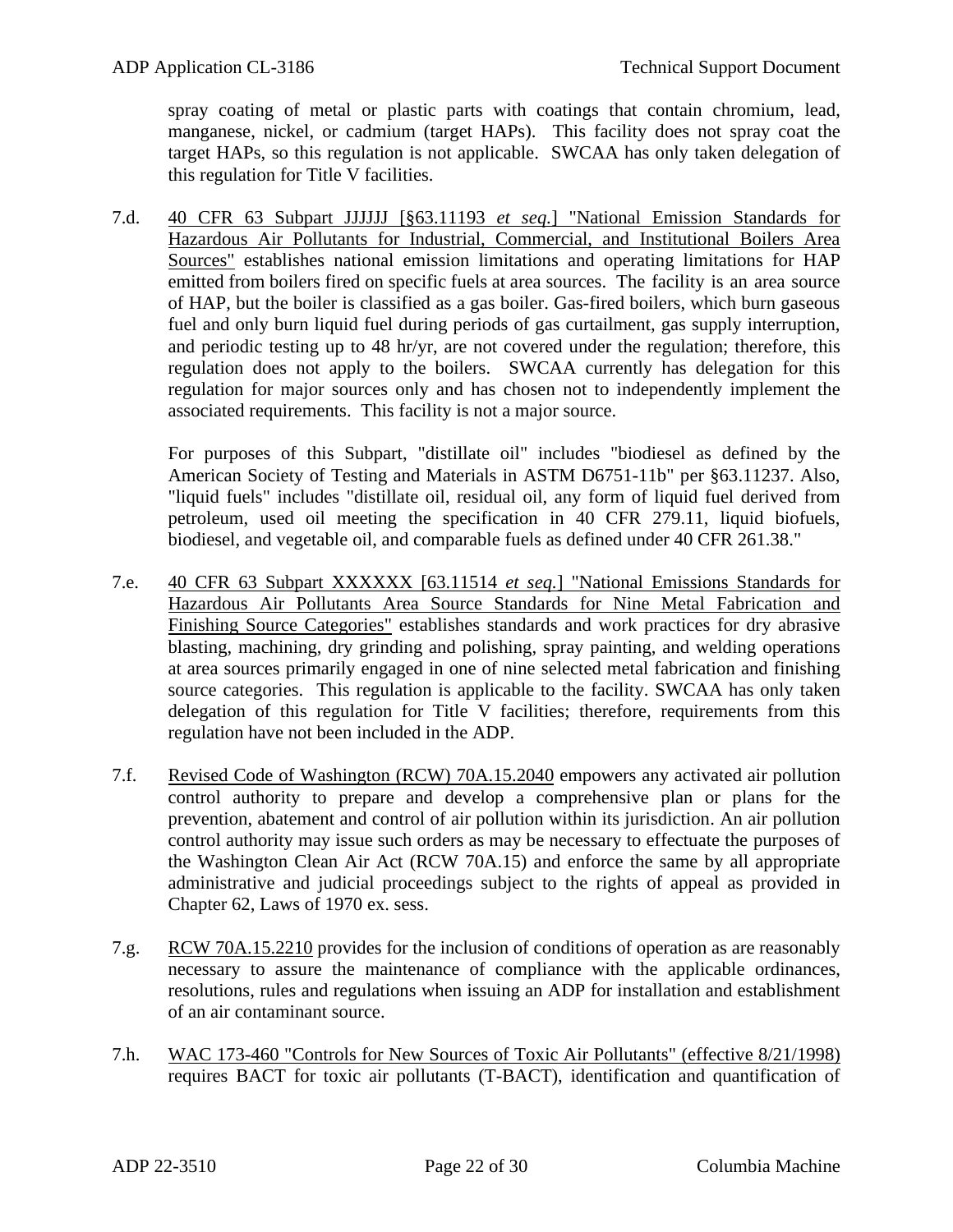emissions of toxic air pollutants and demonstration of protection of human health and safety.

- 7.i. WAC 173-476 "Ambient Air Quality Standards" establishes ambient air quality standards for  $PM_{10}$ ,  $PM_{2.5}$ , lead,  $SO_2$ ,  $NO_x$ , ozone, and  $CO$  in the ambient air, which must not be exceeded. The facility emits  $PM_{10}$ ,  $PM_{2.5}$ ,  $SO_x$ ,  $NO_x$ , and CO; therefore, certain sections of this regulation apply.
- 7.j. SWCAA 400-040 "General Standards for Maximum Emissions" requires all new and existing sources and emission units to meet certain performance standards with respect to Reasonably Available Control Technology (RACT), visible emissions, fallout, fugitive emissions, odors, emissions detrimental to persons or property,  $SO<sub>2</sub>$ , concealment and masking, and fugitive dust.
- 7.k. SWCAA 400-040(1) "Visible Emissions" requires that emissions of an air contaminant from any emissions unit must not exceed twenty percent opacity for more than three minutes in any one hour at the emission point, or within a reasonable distance of the emission point.
- 7.l. SWCAA 400-040(2) "Fallout" requires that emissions of PM from any source must not be deposited beyond the property under direct control of the owner(s) or operator(s) of the source in sufficient quantity to interfere unreasonably with the use and enjoyment of the property upon which the material is deposited.
- 7.m. SWCAA 400-040(3) "Fugitive Emissions" requires that reasonable precautions be taken to prevent the fugitive release of air contaminants to the atmosphere.
- 7.n. SWCAA 400-040(4) "Odors" requires any source which generates odors that may unreasonably interfere with any other property owner's use and enjoyment of their property to use recognized good practice and procedures to reduce these odors to a reasonable minimum. This source must be managed properly to maintain compliance with this regulation.
- 7.o. SWCAA 400-040(6) "Sulfur Dioxide" requires that no person is allowed to emit a gas containing in excess of 1,000 ppmd of  $SO_2$ , corrected to 7%  $O_2$  or 12%  $CO_2$  as required by the applicable emission standard for combustion sources.
- 7.p. SWCAA 400-040(8) "Fugitive Dust Sources" requires that reasonable precautions be taken to prevent fugitive dust from becoming airborne, and minimize emissions.
- 7.q. SWCAA 400-050 "Emission Standards for Combustion and Incineration Units" requires that all provisions of SWCAA 400-040 be met and that no person is allowed to cause or permit the emission of PM from any combustion or incineration unit in excess of 0.23  $g/Nm<sup>3</sup>$ <sub>dry</sub> (0.1 gr/dscf) of exhaust gas at standard conditions.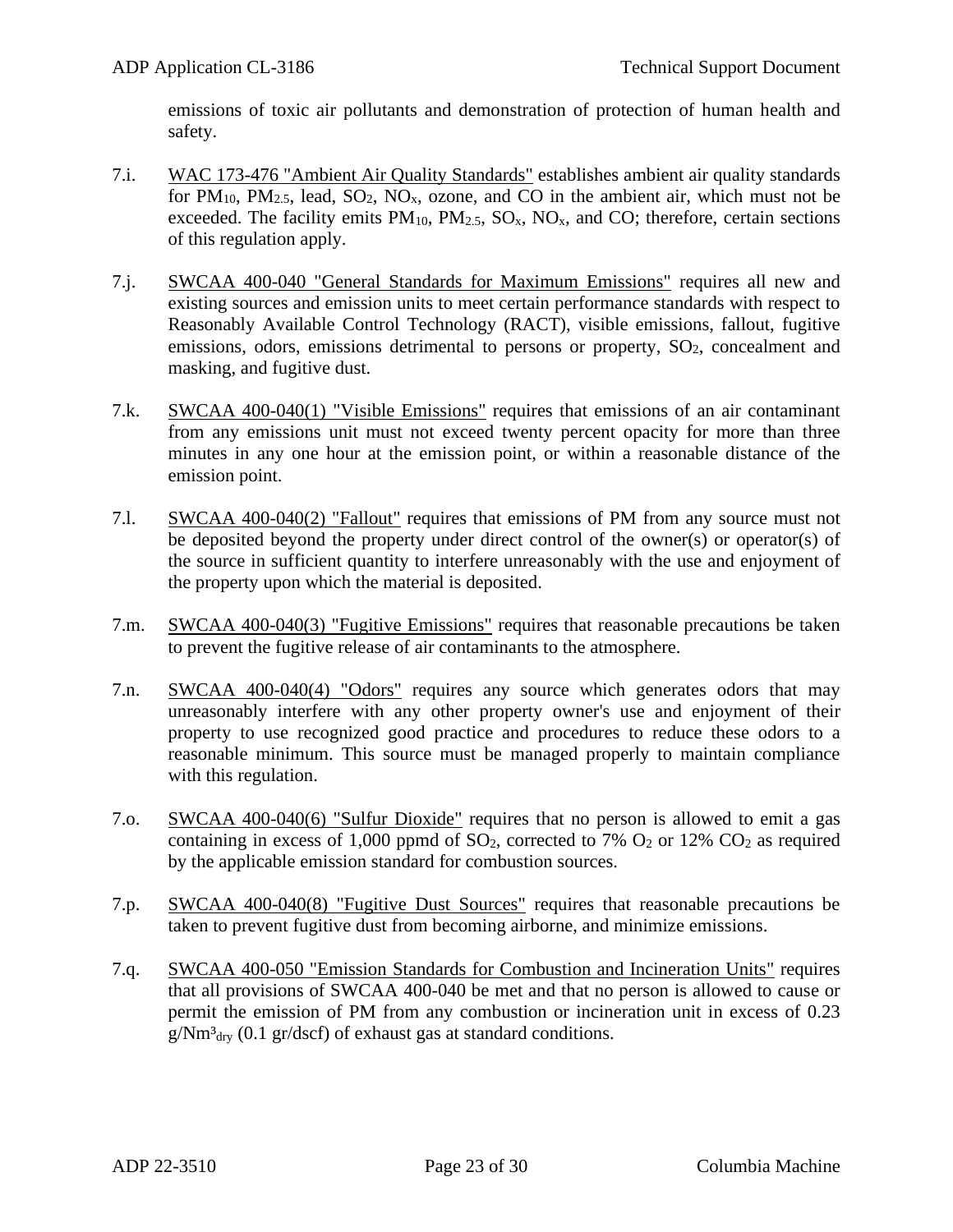- 7.r. SWCAA 400-060 "Emission Standards for General Process Units" requires that all new and existing general process units do not emit PM in excess of 0.23  $g/Nm<sup>3</sup>$ <sub>drv</sub> (0.1 gr/dscf) of exhaust gas.
- 7.s. SWCAA 400-109 "Air Discharge Permit Applications" requires that an ADP application be submitted for all new installations, modifications, changes, or alterations to process and emission control equipment consistent with the definition of "new source". Sources wishing to modify existing permit terms may submit an ADP application to request such changes. An ADP must be issued, or written confirmation of exempt status must be received, before beginning any actual construction, or implementing any other modification, change, or alteration of existing equipment, processes, or permits.
- 7.t. SWCAA 400-110 "New Source Review" requires that SWCAA issue an ADP in response to an ADP application prior to establishment of the new source, emission unit, or modification.
- 7.u. SWCAA 400-111 "Requirements for Sources in a Maintenance Plan Area" requires that no approval to construct or alter an air contaminant source will be granted unless it is evidenced that:
	- (1) The equipment or technology is designed and will be installed to operate without causing a violation of the applicable emission standards;
	- (2) Emissions will be minimized to the extent that the new source will not exceed emission levels or other requirements provided in the maintenance plan;
	- (3) BACT will be employed for all air contaminants to be emitted by the proposed equipment;
	- (4) The proposed equipment will not cause any ambient air quality standard to be exceeded; and
	- (5) If the proposed equipment or facility will emit any toxic air pollutant regulated under WAC 173-460, the proposed equipment and control measures will meet all the requirements of that Chapter.

The facility is located in a maintenance plan area; therefore, this regulation applies to the facility.

## **8. RACT/BACT/BART/LAER/PSD/CAM DETERMINATIONS**

The proposed equipment and control systems incorporate BACT for the types and amounts of air contaminants emitted by the processes as described below:

#### *New BACT Determination(s)*

8.a. BACT Determination – K3000. The proposed use of cartridge-style filters would be the top choice in a "top-down" BACT analysis. The amount of underwater cutting and filtration proposed meets the requirements of BACT for the size and type of particulate matter generated from the plasma cutting activities.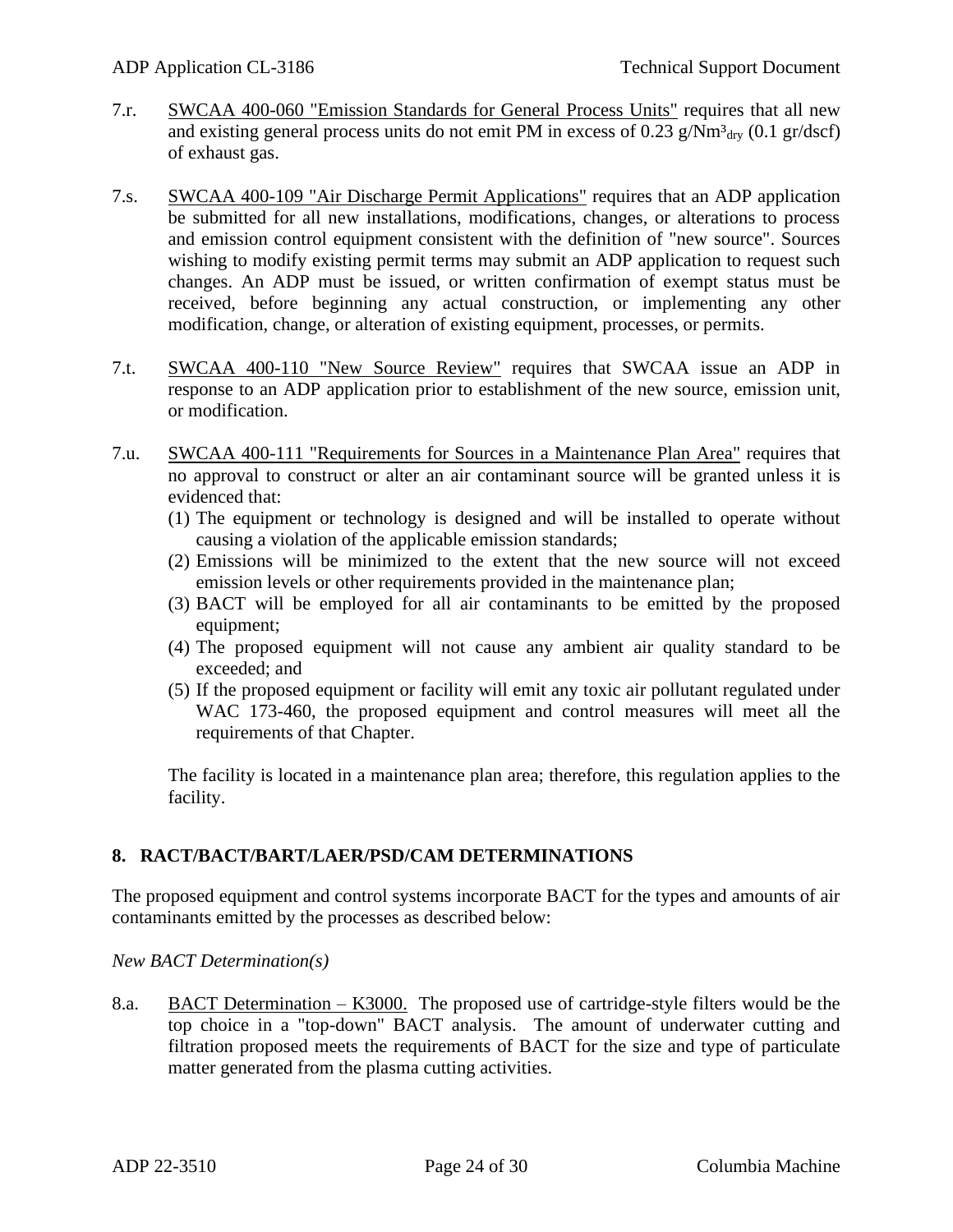"Secondary Emissions From Underwater Plasma-arc Cutting of Stainless Steel for Nuclear Decommissioning" by B. Waldie, G. Pilot, W. Harris, H. Loyer (1990) stated that the gaseous emissions would acidify the water, thereby dissolving the fine particles. "Plasma Cutting in Atmosphere and Under Water" by W. Bach and A. Gruchow (1992) stated that "… cutting under water reduces [aerosol emissions] to between 1/50 and 1/1000 compared with cutting in atmosphere." No emission factors on the system were found; however, SWCAA believes assuming a 0.005 gr/dscf of PM discharge is a conservative estimate.

#### *Previous BACT Determination(s)*

- 8.b. BACT Determination Spray Coating. The use of complete enclosure (spray booths), high efficiency particulate filtration (capture efficiency  $> 95\%$  by wt), high transfer efficiency spray coating equipment, and vertical atmospheric dispersion of exhaust streams has been determined to meet the requirements of BACT and T-BACT for the spray coating at this facility.
- 8.c. BACT Determination Dust Collection System. The use of process enclosure (process building) and high efficiency particulate filtration (baghouse) has been determined to meet the requirements of BACT for the laser cutting equipment at this facility.
- 8.d. BACT Determination Emergency Generator. The use of a modern diesel engine design, limited hours of operation (testing, maintenance, and emergency use only), and ultra-low sulfur distillate fuel (less than 0.0015% sulfur by weight) has been determined to meet the requirements of BACT for the emergency generator at this facility.
- 8.e. BACT Determination Previously Installed Equipment. The following equipment has already been through New Source Review and determined to meet the requirements of BACT at the time of installation, or were installed prior to the establishment of BACT requirements:
	- 1. Global Finishing Solutions paint booth, model SDG-1818-PDT-36 (Primer Booth)
	- 2. Bleeker Brothers paint booth, model number SPF 121012 (New/Mold Booth)
	- 3. Bleeker Brothers paint booth, standard drive-thru paint booth, model #T-DT-64 (Main Booth)
	- 4. Spray Systems, Inc. paint booth, model I12127 (Warehouse Booth)
	- 5. Sandblasting with Wheelabrator baghouse
	- 6. Welding
	- 7. Combustion sources: boiler, furnace, generator
- 8.f. Prevention of Significant Deterioration (PSD) Applicability Determination. This permitting action will not result in a potential increase in emissions equal to or greater than the PSD thresholds. Therefore, PSD review is not applicable to this action.
- 8.g. Compliance Assurance Monitoring (CAM) Applicability Determination. CAM is not applicable to any emission unit at this facility because it is not a major source and is not required to obtain a Part 70 (Title V) permit.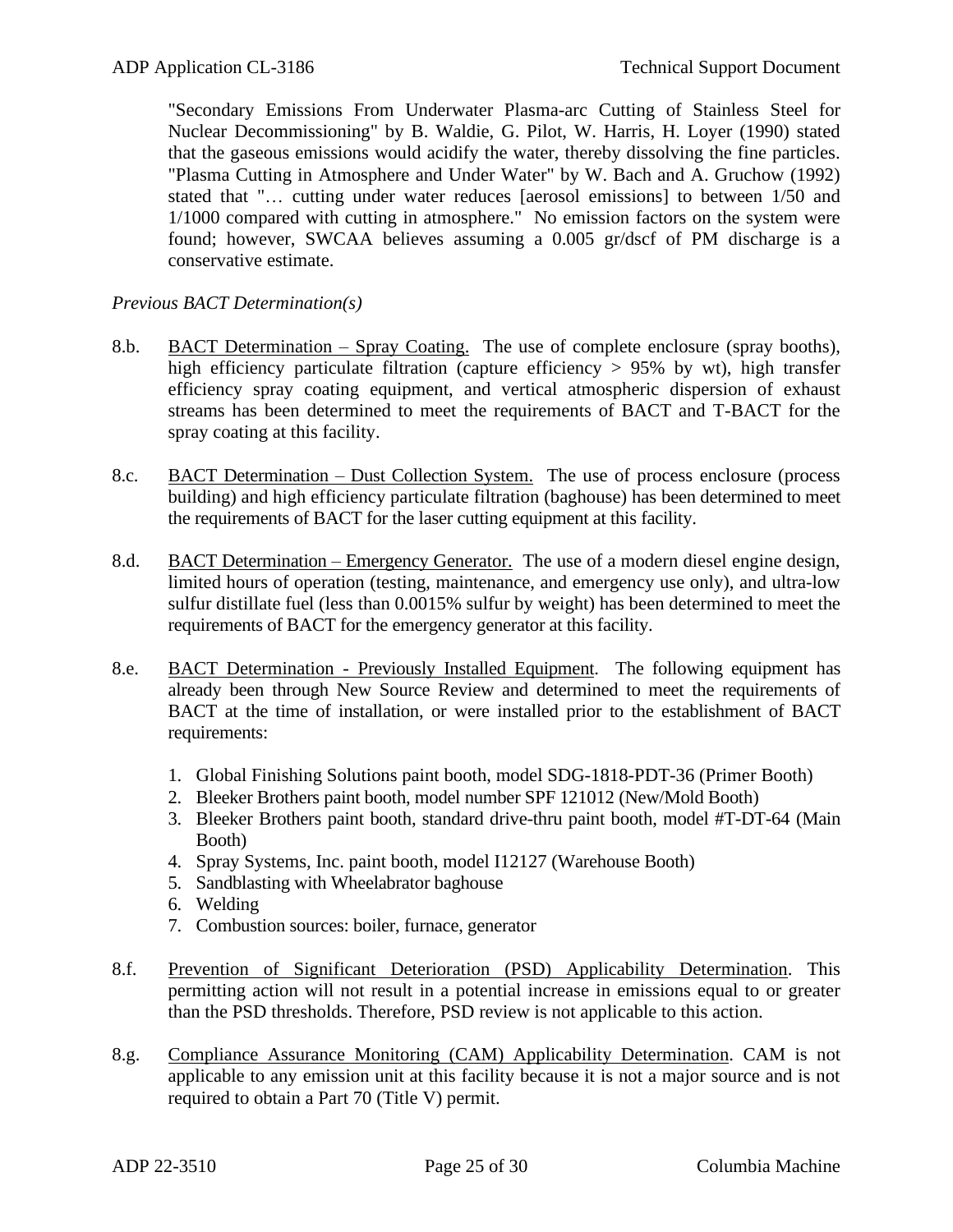#### **9. AMBIENT IMPACT ANALYSIS**

- 9.a. Criteria Air Pollutant Review. Emissions of  $NO<sub>x</sub>$ , CO, PM, VOC (as a precursor to  $O<sub>3</sub>$ ), and SO<sup>2</sup> are emitted at levels where no adverse ambient air quality impact is anticipated.
- 9.b. Toxic Air Pollutant Review. The calculated emissions for all toxic air pollutants were compared with the Small Quantity Emission Rates (SQER) and acceptable source impact level (ASIL) from WAC 173-460. With the exception of manganese, emissions of all TAPs are limited to at or below the small quantity emission rate (SQER) defined in WAC 173-460. The manganese limit established in SWCAA 95-1760 was determined using T-SCREEN modeling. The acceptable source impact level (ASIL) for manganese of 3.3  $\mu$ g/m<sup>3</sup>, identified in WAC 173-460-160, will not be exceeded if the facility does not exceed 660 lbs/year of manganese emissions.

#### **Conclusions**

- 9.c. Installation and operation of the new plasma cutter, as proposed in ADP application CL-3186, will not cause the ambient air quality requirements of 40 CFR 50 "National Primary and Secondary Ambient Air Quality Standards" to be violated.
- 9.d. Installation and operation of the new plasma cutter, as proposed in ADP application CL-3186, will not cause the requirements of WAC 173-460 "Controls for New Sources of Toxic Air Pollutants" or WAC 173-476 "Ambient Air Quality Standards" to be violated.
- 9.e. The new plasma cutter, as proposed in ADP application CL-3186, will not violate emission standards for sources as established under SWCAA General Regulations Sections 400-040 "General Standards for Maximum Emissions," 400-050 "Emission Standards for Combustion and Incineration Units," and 400-060 "Emission Standards for General Process Units."

## **10. DISCUSSION OF APPROVAL CONDITIONS**

SWCAA has made a determination to issue ADP 22-3510 in response to ADP application CL-3186. ADP 22-3510 contains approval requirements deemed necessary to assure compliance with applicable regulations and emission standards as discussed below.

- 10.a. Supersession of Previous Permits. ADP 22-3510 will not supersede any ADP.
- 10.b. Emission Limits. Facility-wide emission limits are based on the sum of the emission limits for approved equipment calculated in Section 6 of this TSD.

Visible emissions from all operations except the diesel engine are limited to 0% opacity consistent with best work practices and proper equipment operation.

10.c. Operating Limits and Requirements. Only ultra-low sulfur (15 ppm or less) fuel may be used for the emergency generator engines. This is consistent with BACT and the requirements of 40 CFR 60 Subpart IIII.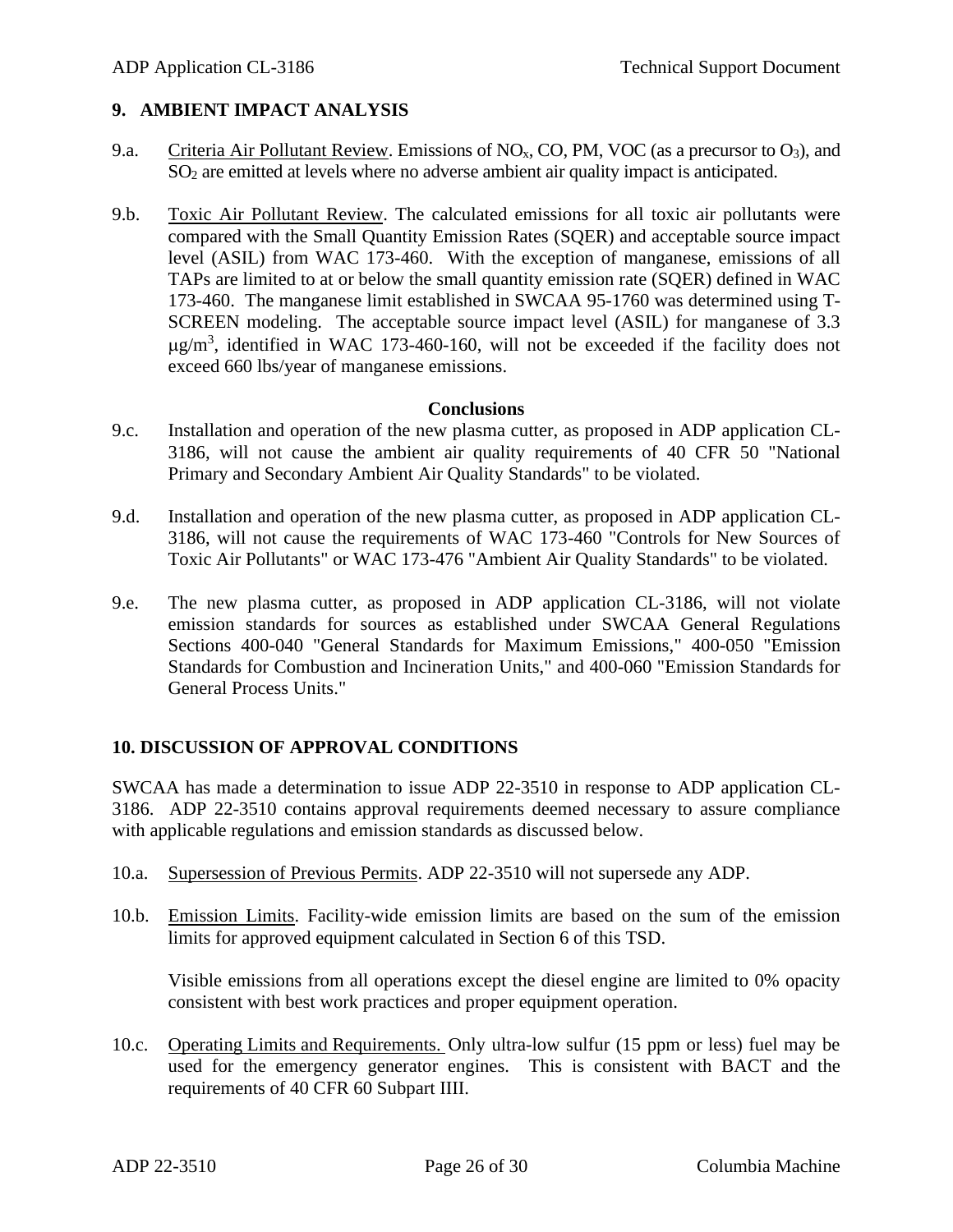Except for emergency operation, the emergency generator engines may only operate 100 hours or fewer per year for maintenance and readiness testing. This limitation also assures that emissions from the engine will be below a threshold where additional control equipment would be necessary to meet the requirements of BACT.

- 10.d. Monitoring, Recordkeeping, and Reporting Requirements. Sufficient reporting and recordkeeping was established to document compliance with the established emission limits, provide for general requirements (upset reporting, annual emission inventory submission), and assist in the compliance assessment during on-site inspections. Records of maintenance activities and the results of periodic inspections conducted by facility personnel are required because they are valuable tools for regulatory inspectors and plant personnel. In addition, these records can be used to determine appropriate operating and maintenance requirements in a future permitting action.
- 10.e. Reporting Requirements. ADP 22-3510 establishes general reporting requirements for annual air emissions, upset conditions and excess emissions. Specific reporting requirements are established for coating consumption, fuel consumption, and material throughput. Reports are to be submitted on a semi-annual basis.

## **11. START-UP AND SHUTDOWN/ALTERNATIVE OPERATING SCENARIOS/POLLUTION PREVENTION**

11.a. Start-up and Shutdown Provisions. Pursuant to SWCAA 400-081 "Start-up and Shutdown", technology-based emission standards and control technology determinations must take into consideration the physical and operational ability of a source to comply with the applicable standards during start-up or shutdown. Where it is determined that a source is not capable of achieving continuous compliance with an emission standard during start-up or shutdown, SWCAA will include appropriate emission limitations, operating parameters, or other criteria to regulate performance of the source during startup or shutdown.

To SWCAA's knowledge, this facility can comply with all applicable standards during startup and shutdown.

Emergency Generator – Engine. Visible emissions from the emergency generator's diesel engine are limited to 5% opacity or less during normal operation. However, the engine is not capable of reliably limiting visible emissions to less than 5% opacity until the engine achieves normal operating temperature. Therefore, the 5% opacity limit shall not apply to the generator exhaust during start-up periods.

11.b. Alternate Operating Scenarios. SWCAA conducted a review of alternate operating scenarios applicable to equipment affected by this permitting action. The permittee did not propose or identify any applicable alternate operating scenarios. Therefore, none were included in the approval conditions.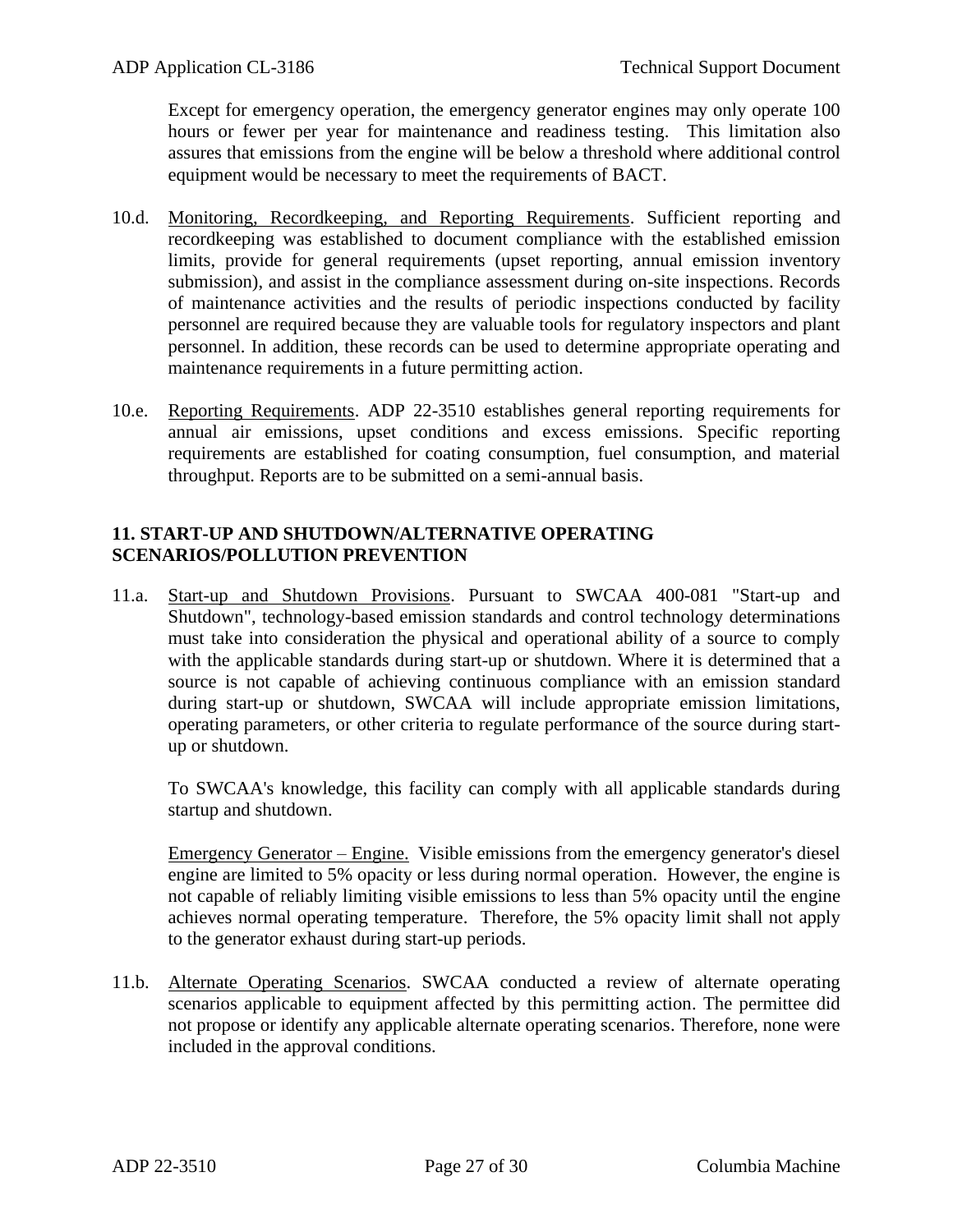11.c. Pollution Prevention Measures. SWCAA conducted a review of possible pollution prevention measures for the facility. No pollution prevention measures were identified by either the permittee or SWCAA separate or in addition to those measures required under BACT considerations. Therefore, none were included in the approval conditions.

## **12. EMISSION MONITORING AND TESTING**

12.a Emission Monitoring – Boiler. Permit requirements for the natural gas-fired boiler require annual emission monitoring for the purpose of tracking future performance and assuring compliance with facility-wide emission limits. All emission monitoring shall be conducted in accordance with the provisions of ADP 19-3339, Appendix A.

## **13. FACILITY HISTORY**

13.a Previous Permit Applications. SWCAA has previously received the following permit applications from Columbia Machine:

| Permit<br><b>Number</b> | Permit<br><b>Application</b> | Date Issued   | <b>Description</b>                                                                                                                                                                                                                    |
|-------------------------|------------------------------|---------------|---------------------------------------------------------------------------------------------------------------------------------------------------------------------------------------------------------------------------------------|
| 19-3339                 | $\pm$<br>CL-3075             | 9-May-2019    | Installation of two new spray booths and a<br>paint mixing room.<br>Also, the K5000<br>would<br>be<br>plasma<br>cutter<br>exhausted<br>externally. Superseded ADP 16-3180.                                                            |
| 16-3180                 | CL-2069                      | 17-May-2016   | Installation of a laser cutter with baghouse<br>control. Superseded ADP 07-2754.                                                                                                                                                      |
| 07-2754                 | $CL-1805$                    | 1-Nov-2007    | Installation<br>of<br>natural<br>gas-fired<br>a<br>Superseded ADP<br>wastewater evaporator.<br>07-2711.                                                                                                                               |
| 07-2711                 | CL-1756                      | 23-Jan-2007   | Replacement of the Primer booth with a<br>Global Finishing Solutions paint booth and<br>replacement of the existing sandblasting<br>equipment, including the installation of a<br>Wheelabrator baghouse.<br>Superseded by<br>07-2754. |
| 95-1760R1               | CL-1588                      | 15-April-2003 | Installation of a replacement Warehouse<br>Spray Systems, Inc. model I12127 paint<br>booth and consolidation of all existing<br>permits. This permit superseded all other<br>existing permits.                                        |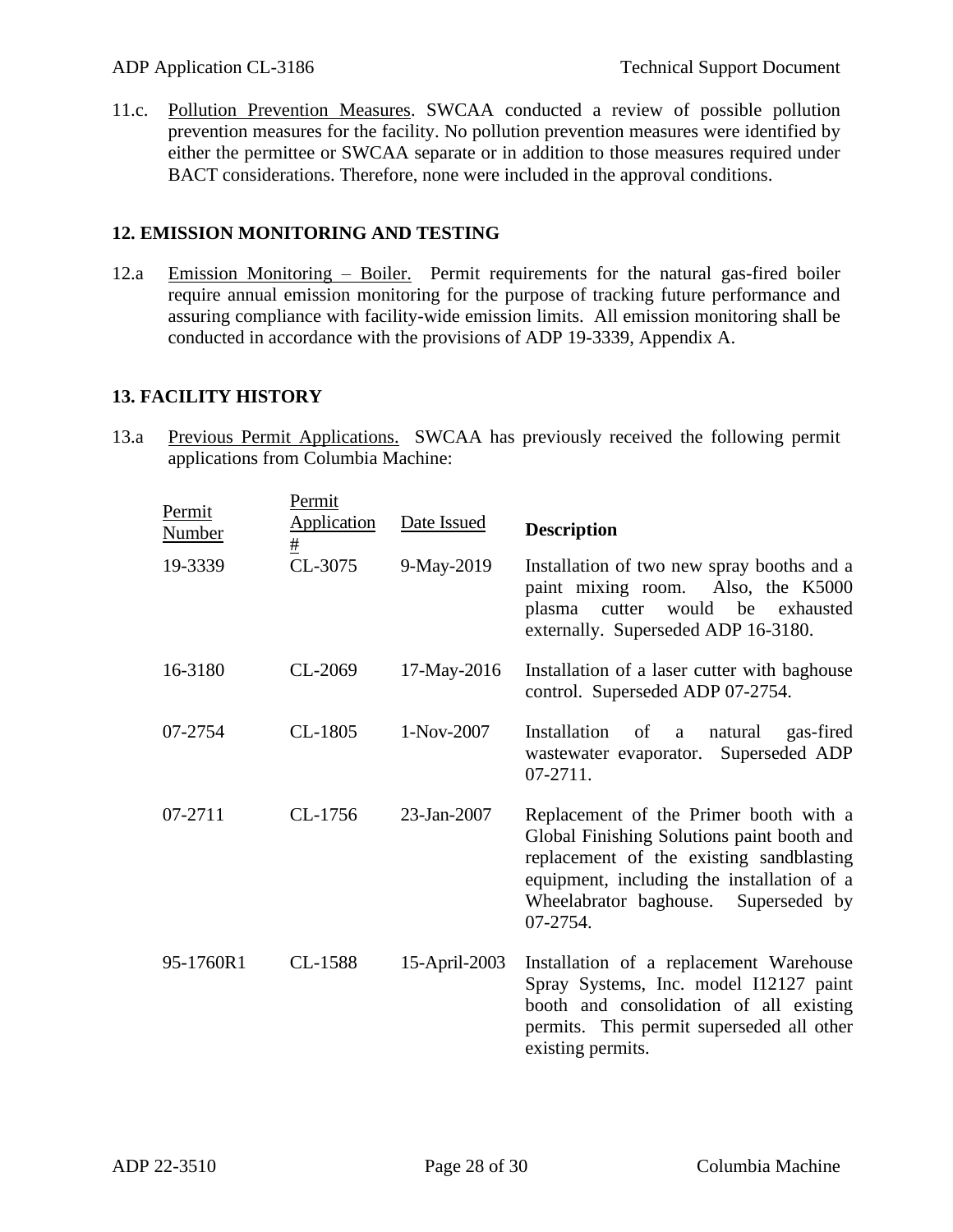| 99-2246 | CL-1443  | 16-Nov-1999 | Installation of a Bleeker Brothers model SPF<br>121012 spray booth with an airflow of<br>18,135 acfm. This Permit was superseded<br>entirely by SWCAA 95-1760R1.                                                                                                                                                                                                                                                |
|---------|----------|-------------|-----------------------------------------------------------------------------------------------------------------------------------------------------------------------------------------------------------------------------------------------------------------------------------------------------------------------------------------------------------------------------------------------------------------|
| 95-1760 | CL-1106  | 9-Jun-1995  | Voluntarily limit on plant site potential<br>emissions<br>ensure<br>that<br>to<br>federally<br>enforceable plant site emission limits are less<br>than the thresholds for the 1990 Clean Air<br>Act Title V Air Operating Permit Program.<br>Emission limits in SWCAA 83-705, 88-<br>1012, 90-1188, 90-1216, and 90-1217 were<br>amended, but the remaining requirements in<br>the permits were not superseded. |
| 91-1386 | N/A      | 31-Oct-1991 | Order Of Violation. Failure to<br>limit<br>excessive fugitive emissions, failure to<br>utilize all control equipment, usage of<br>coatings with VOC contents in excess of<br>specified levels, and insufficient record-<br>keeping procedures<br>demonstrate<br>to<br>compliance with emissions limits.                                                                                                         |
| 90-1217 | $35$ -CL | 21-May-1990 | Respondent made Application<br>for<br>assignment of publicly held Emission<br>Reduction Credits (ERCs) for emissions<br>associated with operation of new spray<br>facilities<br>painting<br>within the<br>Ozone<br>Nonattainment Area of Portland-Vancouver.                                                                                                                                                    |
| 90-1216 | CL-790   | 21-May-1990 | Construction of a new "Bleeker Bros."<br>standard drive through paint booth (Main<br>Booth) model T-DT-64 measuring<br>approximately 63 feet long by 16 feet wide<br>by 16 feet high will be installed to exhaust<br>through a filter bank of 117 square feet and<br>42", 10 hp fan.                                                                                                                            |
| 90-1188 | CL-789   | 22-Mar-1990 | Installation of a single<br>$1,100$ -gallon<br>replacement<br>gasoline<br>storage<br>tank.<br>Installing a submerged fill line and two-<br>point vapor return fitting on the tank<br>provided vapor control.                                                                                                                                                                                                    |